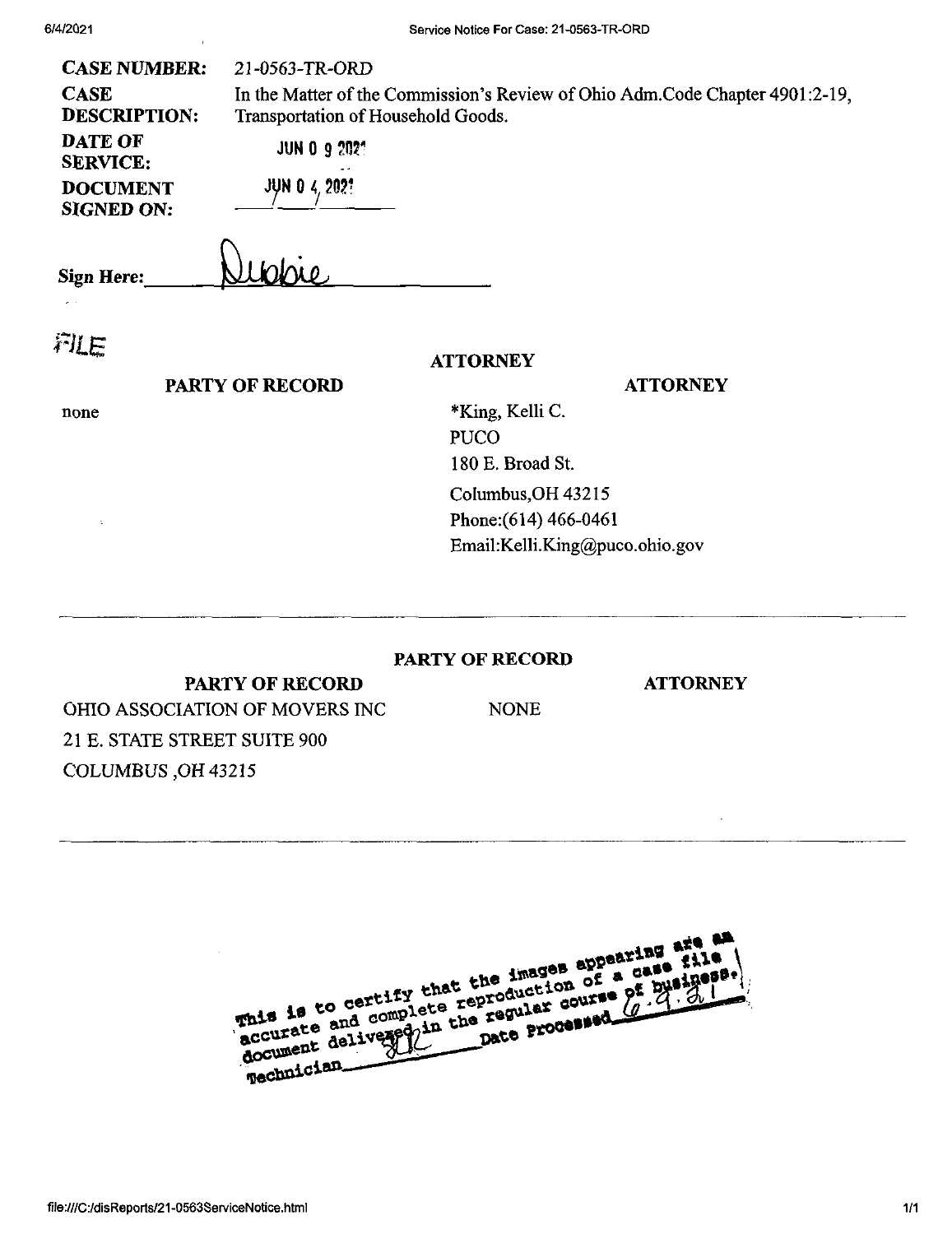## **Ryan, Debbie**

| From:    | Public Utilities Commission of Ohio <puco@info.puco.ohio.gov></puco@info.puco.ohio.gov>                                                                                        |  |
|----------|--------------------------------------------------------------------------------------------------------------------------------------------------------------------------------|--|
| Sent:    | Friday, June 4, 2021 11:32 AM                                                                                                                                                  |  |
| To:      | Miller, Danelle; Ryan, Debbie; Schilling, Matt; Holbert, Tina; anna.nixon@puco.ohio.gov;<br>Hawkins, Angela; Mcpherson, Saundra; Calloway, Philip; Neloms, Tim; Troupe, Tanowa |  |
| Subject: | Courtesy Copy: NOTICE OF FILING in Case No. 21-0563-TR-ORD                                                                                                                     |  |

**This is a courtesy copy of an email bulletin sent by Debbie Ryan.**

**This bulletin was sent to thefollowing groups of people:**

Subscribers of Transportation Industry Service List (1363 recipients)

Having trouble viewing this email? View it as a Web page.  $\overline{Q}$  **SHARE** 

## **Ohio Public Utilities Commission**

**NOTICE OF FILING Docketing Division (614) 466-4095**

The filing of the following document is being served upon all regulated entities and interested parties via the transportation service lists.

Case<br>number 21-0563-TR-ORD

- Case title IN THE MATTER OF THE COMMISSION'S REVIEW OF OHIO ADM.CODE CHAPTER 4901:2-19, TRANSPORTATION OF HOUSEHOLD GOODS
- Document Attorney Examiner Entry scheduling a workshop for 7.7.21 at 10:00 a.m., at the offices of the Commission, 180 East Broad Street, Hearing Room 11-B, Columbus, Ohio.
- URL http://dis.puc.state.oh.us/TiffToPDf/A1001001A21F04A91758B00716.pdf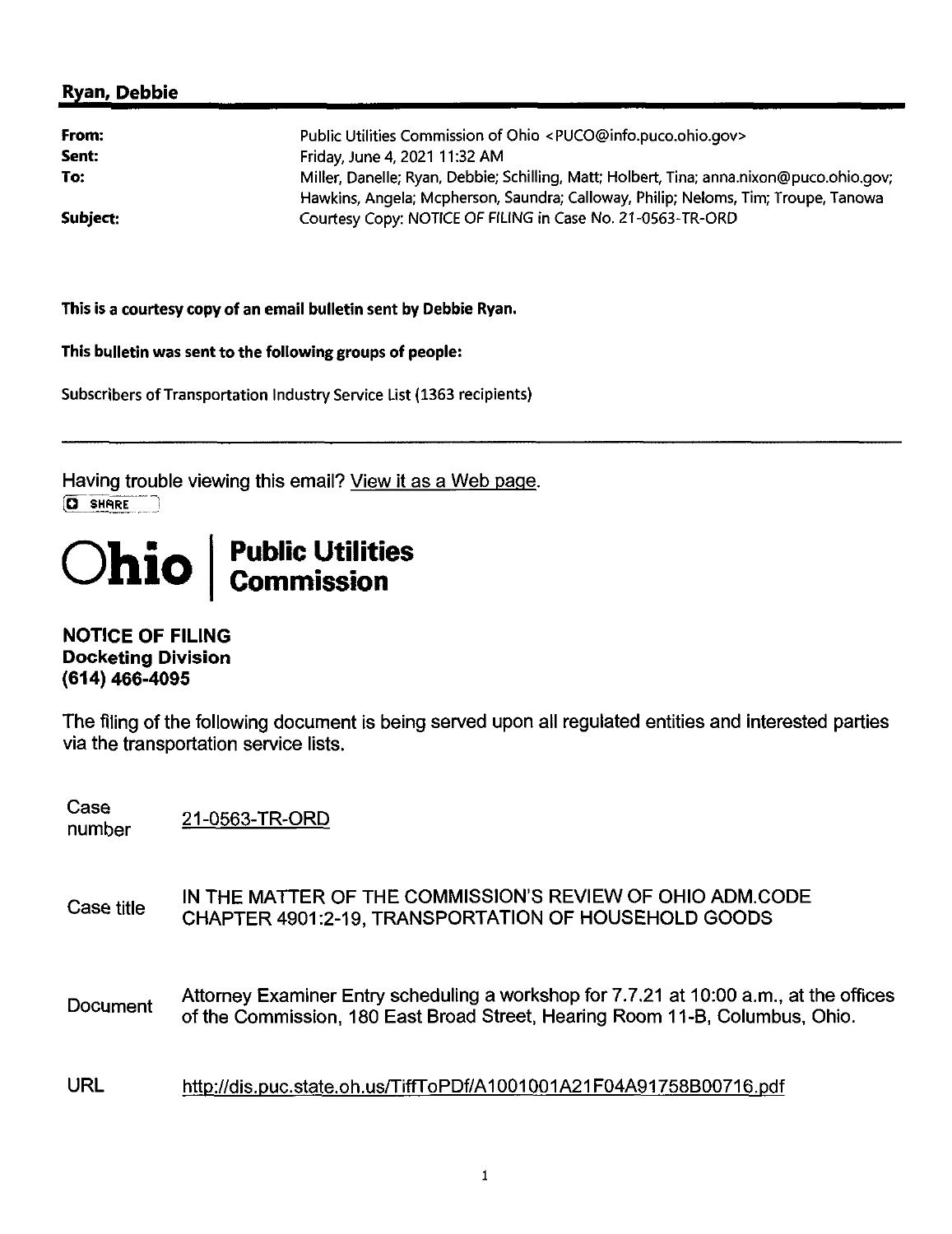

SUBSCRIBER SERVICES; Manage Preferences | Unsubscribe | Help

CAUTION: This is an external email and may not be safe. If the email looks suspicious, please do not click links or open attachments and forward the email to csc@ohio.gov or click the Phish Alert Button if available.

 $\overline{2}$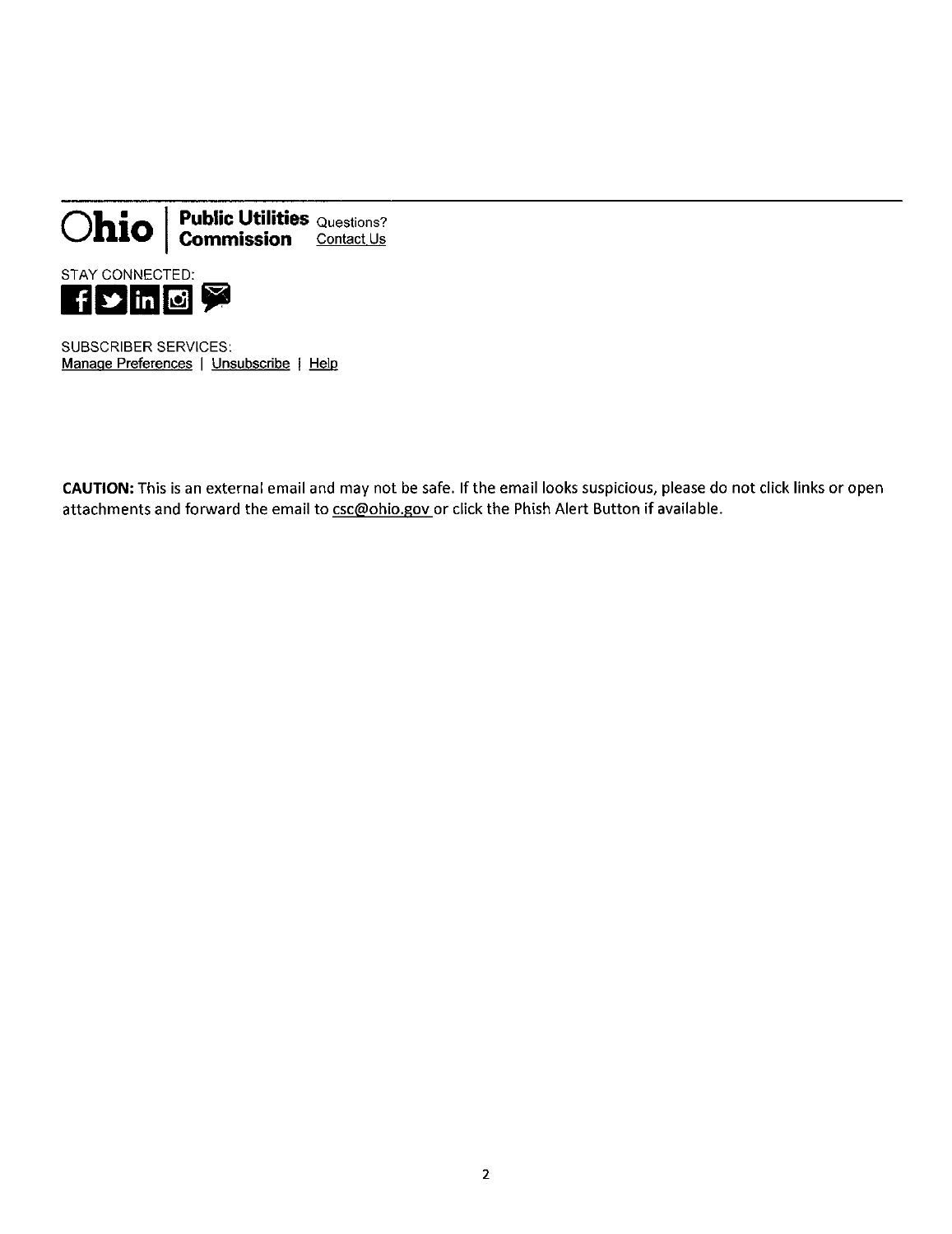**Transportation LIstserve listfor 6-4-21 Entry In Case No. 21-563-TR-ORD** bonds.anita@yahoo.com jay7236@gmail.com josh.elsea@huntington.com cpciware3@gmall.com jeff.mcnaughton@PUCO.ohio.gov terry.bell@puc.state.oh.us derek@allpurposecontracting.net carys.cochern@duke-energy.com chenney@oaba.net davidjhintz@yahoo.com jill.kocher@puc.state.oh.us vimcclatchy@vectren.com dennis@macdonaldsupply.com matt@rozzifireworks.com elizabeth.watts@duke-energy.com sdress@clemonsboats.com kparadissis@gmail.com chiodorita@hotmail.com gsteele@davis-int.com dlcelona@gmaii.com bmcdonald@lacapra.com ksimon@sngco.com nclune@roadrunner.com mcompton@sciotodd.org brinkser@frontier.com transportationmgmt@gmail.com jfield@moffattnichol.com kuczekj@battelle.org larryh@itlcorp.com ohlolightbulbman@gmail.com info@snyderandco.com rusty\_orben@csx.com mtoier@yardmaster.com jewatso@gmail.com butchmagers@kgmyers.com onsitetruckrepair@gmail.com wayne.hodge@jdnell.com gmaboat95@aol.com targent@powerwashservicesinc.com rayers@hummelconstruction.com bea1s@fireiands.com berwin@apropergarden.net gbohls@buckeyepowersales.com kboilenbacher@warrenfireequtp.com jboiton@rrohio.com dbower@mackmattressoutlet.com brad@allthingsrestaurant.com otme@frontier.com davewesternhiils@fuse.net bridges-excavating@roadrunner.com bd\_bryant@newhopeind.com calanni@sbcgiobai.net cailenj@firstenergycorp.com mcavanaugh@kempercompany.com electronics@nationalsafe.com pcole@dlz.com tomy@embarqmail.com moily.threes@zoominternet.net stephanie\_dawson@ham.honda.com adeutsch@romanoffgroup.cc jdjdll03@gmaii.com dianencf@earthlink.net joe@jfdlandscapes.com justcuz7197@yahoo.com me1lett@sidneyelectric.com twinriversco@aol.com mely@ferguson-construction.com anfausey@wsos.org chris.ferruso@nfib.org ifinney@ofbf.org joan@iangstone.com jeff@gs-titanium.com tfolk@eswagner.com greg@goverhd.com franklin@pgrahamdunn.com lgalluppi@gotbluesky.com marc@tomdewexcavating.com iamhomey50@hotmaii.com bjgil1@aep.com sgorman@woostergoodwil1.org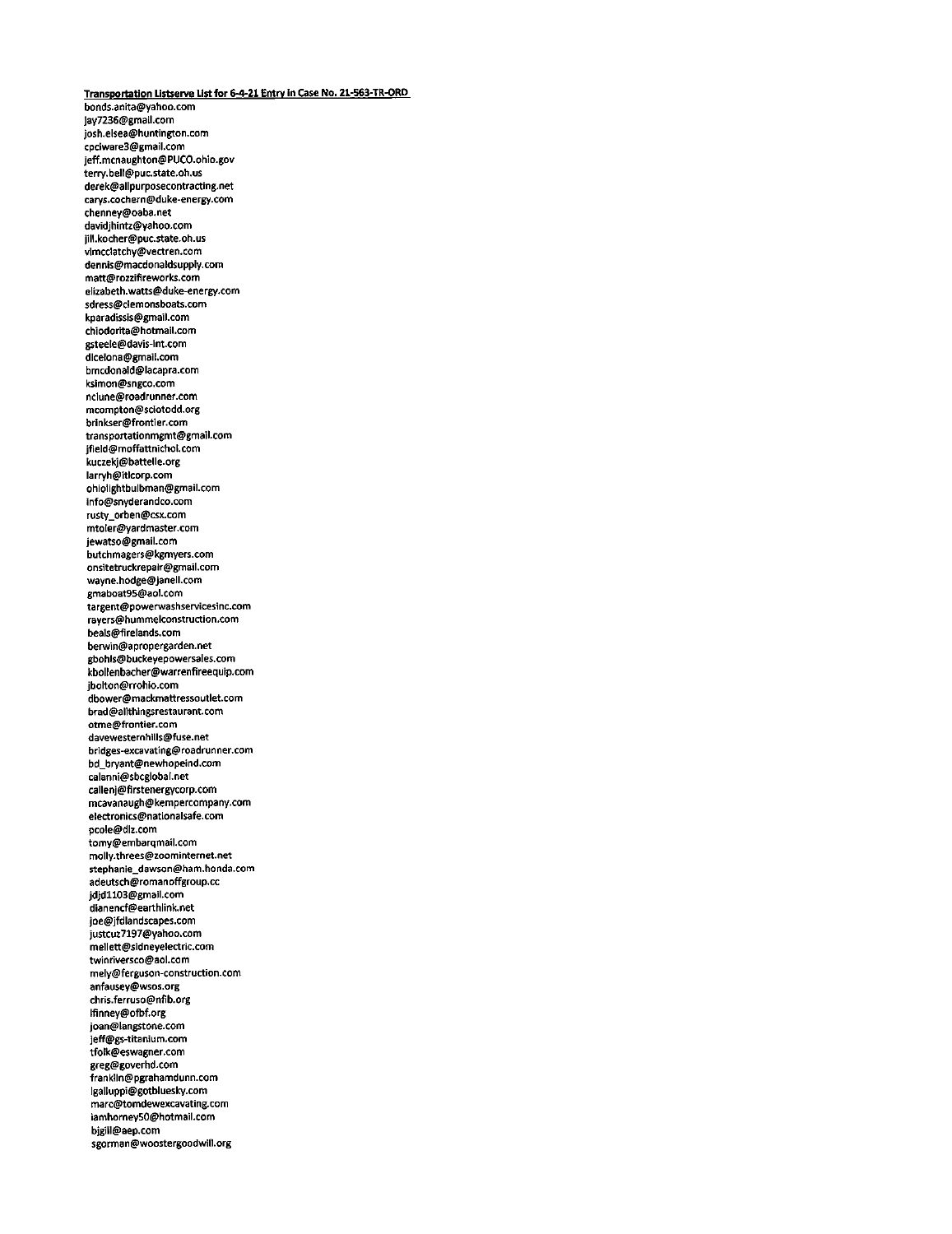dandgreen@gmail.com sguins2@hotmail.com dan.hall@penske.com craft\_tee@yahoo.com wildrootslandscaping@yahoo.com mikeh@osborneho.com timh@bryanequipment.com Wh@nicolozakes.com missvickie57@aol.com dhiil@brycehill.com hines.57@live.com rhire@riterug.com mark@truckingconsultant.com khunt64@hotmail.com jamiemartin350@gmail.com jjackson@cdcdist.com mjahant@warehousedistributors.com ajalbrzikowski@dlz.com )win|0@weldoninc.com ric@rightathometechnologles.us sajohnson@eastmansmith.com trkserdlj@aol.com j)ones@ladder.com monk@firstclasstrans.com tmurphyjr@mutphyind.com kentdorcutt@aoi.com Wngston@nscnohio.org kklaus@ohiohba.com kristie@fiorline.com bei.lan@hotmall.com flaslo@precision\*env.com tavo3@earthlink.net straitline@straitlinestructures.com cdltraining@aol.com fishburnservices@yahoo.com linda@berlincontractorsinc.com kmbuild8@zoominternet.net slucas@esterwisch.com dmagie@westchesterlawnandgarden.com mwojtala@sseqco.com marshallr@ur.com tim.martin@nealandmartin.com elliemast@sbcglobal.net doug@mrmowitallltd.com bobohio@stsny.com luctce@frontier.com jeffmorrow41@gmail.com ramoser@dps.state.oh.us srneeds@hotmait.com mitchn@owwco.com george.nickolson@stateauto.com pflaumdistributing@gmall.com tammy.phitiips@omeresa.net holtmeierplumbing@fuse.net majestictimber@embarqmail.com reichertx@live.com drhodes@greenelnc.org drohrer@atc-lightlng-plastics.com raylsmega@hotmail.com sshihady@graceworks.org midbassboatline@yahoo.com bryan@schrocksofwalnutcreek.com jschultz@Jjkeller.com nnkbysjp@gmail.com sechkar@gmail.com bselby@circlek.com teds@wellsbrothers.com swmckelvev2@aot.com celdjs@Yahoo.com ssiedell@gmail.com fcsafety@redbird.net fjmei@local270.org mlm@moritzcontracting.com tmaloney@cantonchairrental.com dstaufll47@yahoo.com steve@malverndocs.com jstevenson@thehoffmangrp.com jstride@leppos.com dmtanef@windstr6am.net dthomas@deckerconstruction.com darren.thompson@truccoconstruction.com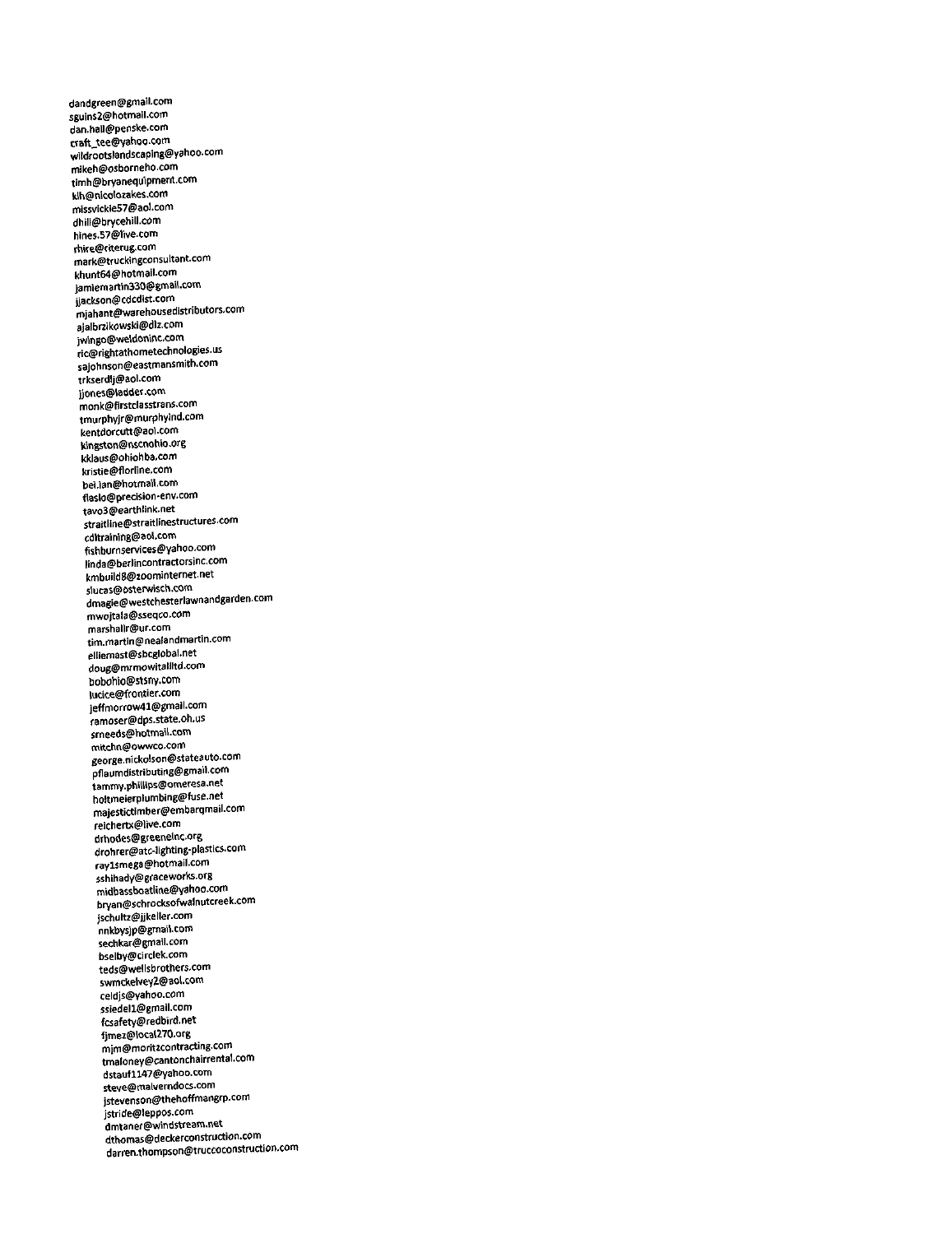customerservice@irrigationsupply.com tparks@dickeyelectric.com catminet@akronhba.com yoderwindow@embarqmail.com markwaliace@wallacefoods.com cwarner@ulimanoil.com warrenslandscaping@gmail.com cweng@bright.net chris\_weng@ega.honda.com susan@ovabc.org ted.whitlinger@willis.com lance@mrrapid.com jennycorpohio@msn.com sarah@thompsonconcrete.com Jwinchester@lccaa.net owma@att.net tom@hummeiagency.com zeiglerearthworks@gmail.com mzimmerman@ohiocat.com crengstorf@igsenergy.com boduahe@yahoo.com MStonecaps@yahoo.com drtwin@msn.com krogers@emsenergy.com robert.stailman@dplinc.com OmegaTransportersilc@Yahoo.com cbobbitt@sbdblaw.com greenikat62@yahoo.com votewiliiams@gmail.com jboss@certifiedutility.net kJ771@vahoo.com neo689@Yahoo.com cpfbuttercup@yahoo.com lori\_parsley@hotmail.com Jimziegan33@gmail,com Reverandl964@gmai1.com benthereS9@buckeyexpress.com damguy@live.com tkodiak69@aoi.com keilylipinskil62@msn.com mbowman@Jefferstoiedo.com meeder87@gmail.com bsturwold@ernstconcrete.com alridgerunner36@yahoo.com Lotu5eyeZel@gmail.com charmedl019@hotmail.com wdhaas@ysu.edu afroehlich@tnc.org dstinson@bricker.com clmyers5950@yahoo.com pucotestfiler@gmaii.com ikisling@bgcpartners.com john.bakhit@ge.com steve.schwiebert@spaderfreight.com larrypilz@sbcglobal.net Costaskoonce@yahoo.com griffil3@att,net barbaraberg@frontler.com promiselove2113@gmai1.com duliedaniel@ymail.com marksamsa88@gmail.com gokiaus@sbcg1obai.net tim.mcentee@rovisys.com gdownes@farmers-exchange.biz iaseke@msn.com jmccourt@beneschlaw.com mJones@buckeYemineral.com mrsac86@gmaii.com brow247376@aol.com wende11machine@gmail.com gberrv@thomastransportdeiivery.com Dawncromlish@rocketmail.com mschmitt@ene.com johnh@starexc.com patj@oaima.org Jasonsherman@mbcholdings.com gambietruckinglic@gmail.com taylor.ronald@gmx.com kryl@roadrunner.com wverna23@yahoo.com gene\_cline@sbcglobai.net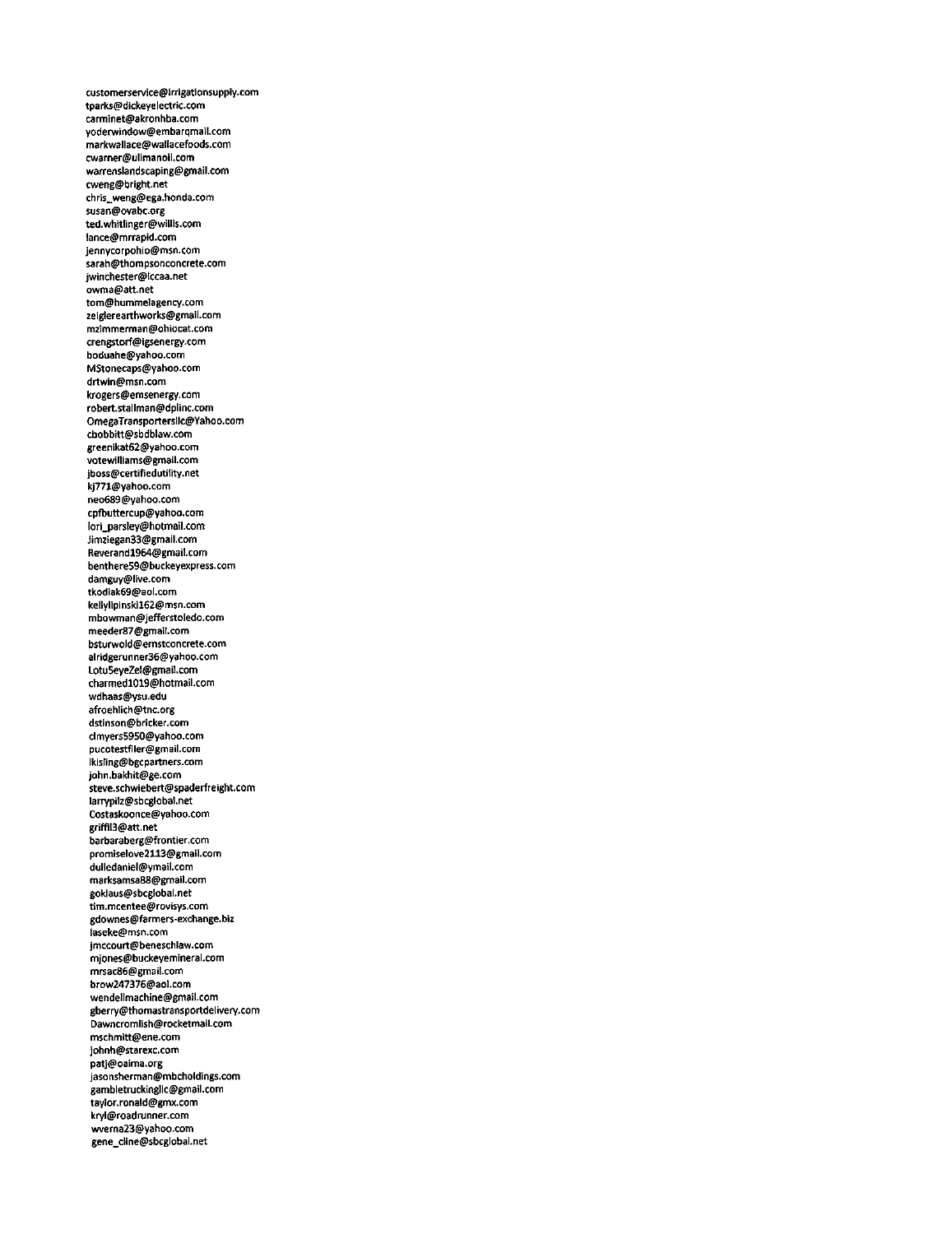sanduskycountylive@yahoo.com Andrew.sampson@cincinnati-oh.gov tina@northdixietruck.com joseph.dragovich@puc.state.oh.us Tanowa.troupe@puc.state.oh.us billbrauns@bktruckinginc.com bennoc@windstream.net tdattiio@chemicalsolvents.com closetrucking@neohio.twcbc.com morganjoshllll@msn.com sheller838@sbcglobal.net owenb@completewastemgmt.com millerautoinc@yahoo.com okasongroup@yahoo.com precisionpump@att.net twallsg@yahoo.com bostonwede@gmail.com kmccalia@ohiocat.com scarpenter@triplesenergy.com cowboyexpresstrucking@gmail.com garyleidy@oai.org maude.hill@homeportohio.org tracy.richter@twcable.com ladybutterflies@yahoo.com jim.kisselburg@gmail.com clrgbeil39@gmail.com lamelscott@yahoo.com housingdirector@gmncac.org uniquestouch@yahoo.com erica.reaves@att.net ms.ge.lingenfelter@live.com a.hatley@ymail.com rickmeier@rocketmail.com Softballdad@bex.net gsykes@woh.rr.com kenrieman@yahoo.com chariesdriggers.oh@outiook.com mcramer@xoomenergy.com tara.z.lamont@gmail.com timothy.bigler@directenergy.com sadla.abdullahi@gmail.com gmcannon@fccs.us srussell3737@comcast.net willie@mideasttrucking.com rzerk@usa.com stewardsquires@gmail.com tomdrspecialties@gmail.com mbsnider@columbus.rr.com dina@aiphagne.com carmalacy@yahoo.com krai@ageraenergy.com kendowell@gmail.com beantrader2@yahoo.com lswrightl977@gmail.com jskuias@gmail.com dtreadway@ceioh.com condortransport@outiook.com jason.klocko@13abc.com jacksontransportation@roadrunner.com r.deol@sbcglobal.net smitchell@bestonetireusa.com abby@yarianbrothers.com mjohns@bessemersupply.com bfinn@narsrepo.com brian@rcfwp.com officemanager@coshoctontrucking.com dennis.lsmbert@milvetsrc.org gerrycannon@me.com skluding@brakeyenergy.com crrrman@aol.com olivia.jenner@outlook.com lesser.stevend@gmail.com coilyertrucking@aol.com stsohio@outiook.com azinohio@msn.com dana.coulter@nee.com spatsolic@asrwy.com crYsgordon@yahoo.com chickman@windham-schools.org shepherd7120@outlook.com twhitestone@northrldgeschools.org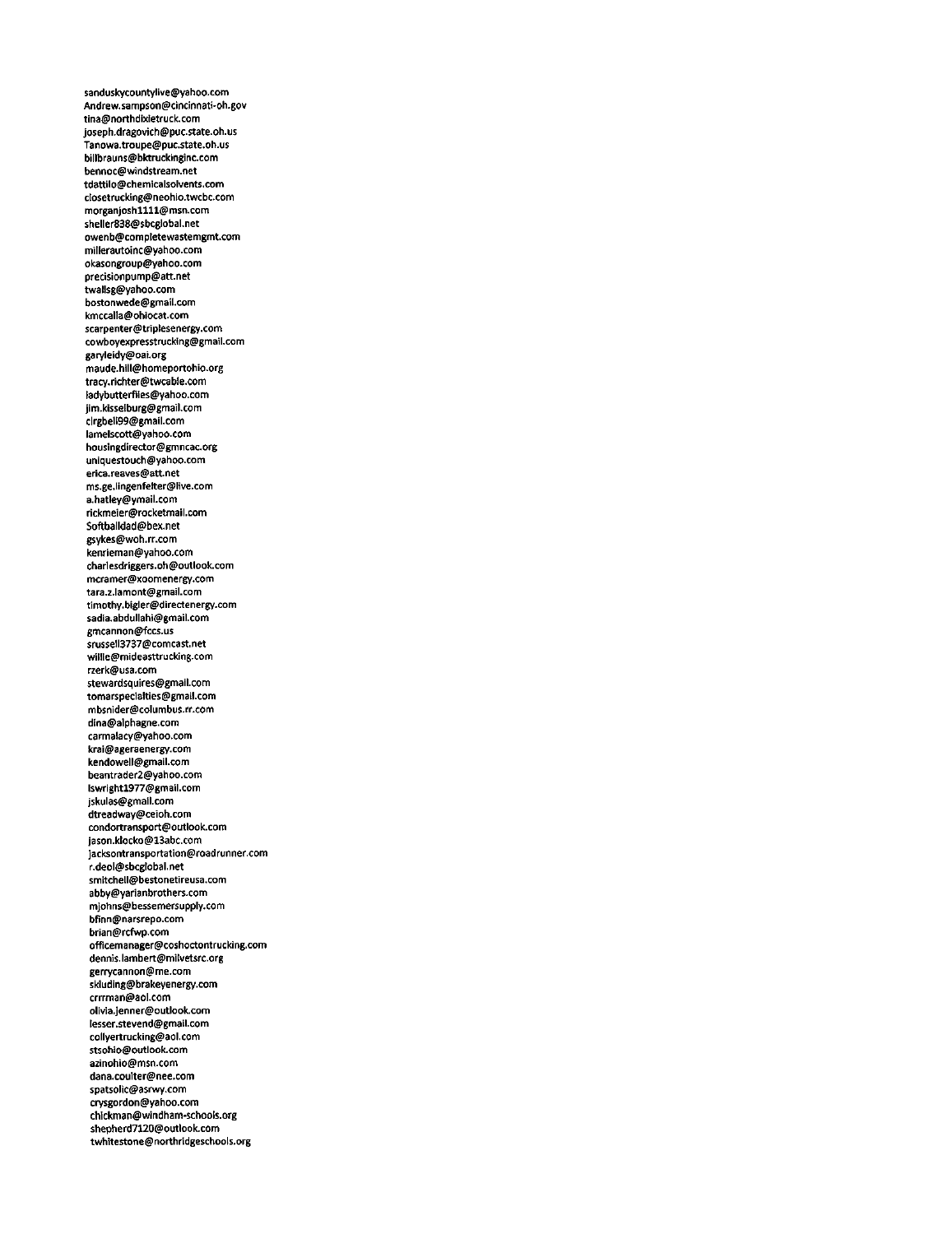rasheen75@outlook.com tosha3999@yahoo.com ddkrussell@aol.com smith\_shuronda@yahoo.com rshackelford@portageco.com djh\_613@yahoo.com msambandham@hotmall.com levelwontransport@gmail.com blindmom34@yahoo.com kwilburn8257@columbus.kl2.oh.us ambrosemoses@gmail.com schubeca@outiook.com Iindawhite0169@att.net jodiptt@yahoo.com jamz739@hotmait.com roni.phipps@engineer.adamscountyoh.gov deborah.eversole@usecology.com pbjcpierce@sbcglobal.net falconbery.tiffany@yahoo.com shannoniouiseslb@gmail.com jcessna@big-oats.com dconway@porterwright.com msdysoni.2015@gmail.com david.walker@dot.ohio.gov mlivingston@gongwer-oh.com bettywestmoreland984@yahoo.com teddil07@yahoo.com cheryl.moore@construction.com dasimms48@yahoo.com lindsey.weeks@powereng.com peckkgp@gmaii.com shovelblock@earthiink.net amy.morrisey@puc,state.oh.us rsincleve5@yahoo.com mleavitt@roadrunner.com 6everiy.Hoskinson@puc.state.oh.us sbrobst@madisontownship.org twinwalivillage2@outlook.com bigredl954@sbcglobal.net jessica.knupp@riversidedd.org Raymiils3333@yahoo.com pdl@ameritech.net hinemanr@yahoo.com schottlerj@bv.com djones8488@ymai1.com ingoi4098@gmaii.com lanastarilc@gmail.com timothy.koogan@live.com thomas.oshea9956@yahoo.com ken3681@iive.com spirit36055@yahoo.com lists@lucente.net drccontractingrp@yahoo.com mikecrow54@yahoo.com wiilrespect@hotmai1.com dedewhite26@yahoo.com LisaDawnWiilimas20@Gmaii.com kenszaku@gmx.com shoman@miamisburg.kl2.oh.us jared.teleckyl7@sjjtitans.org dsw@mal1.dyu.edu.tw president@maii.dyu.edu.tw jasper@mai1.dyu.edu.tw alienvinny@gmail.com irisdc55@gmaii.com victoryphd@yahoo.com asjrpl4@gmail.com busy2busy@hotmail.com ciaytonhoskinson2000@gmail.com kdmccualsky87@gmail.com clwl55@yahoo.com jessica.minor-baetens@navigant.com wdrabinski@vantageenergyconsuiting.com abendran@mail.uc.edu emebuti@aol.com tbclstopbiz@yahoo.com shaky@zoominternet.net skremerl@neo.rr.com ga2802@mail.dyu.edu.tw a.sparks46@gmail.com kimbutierl987@hotmail.com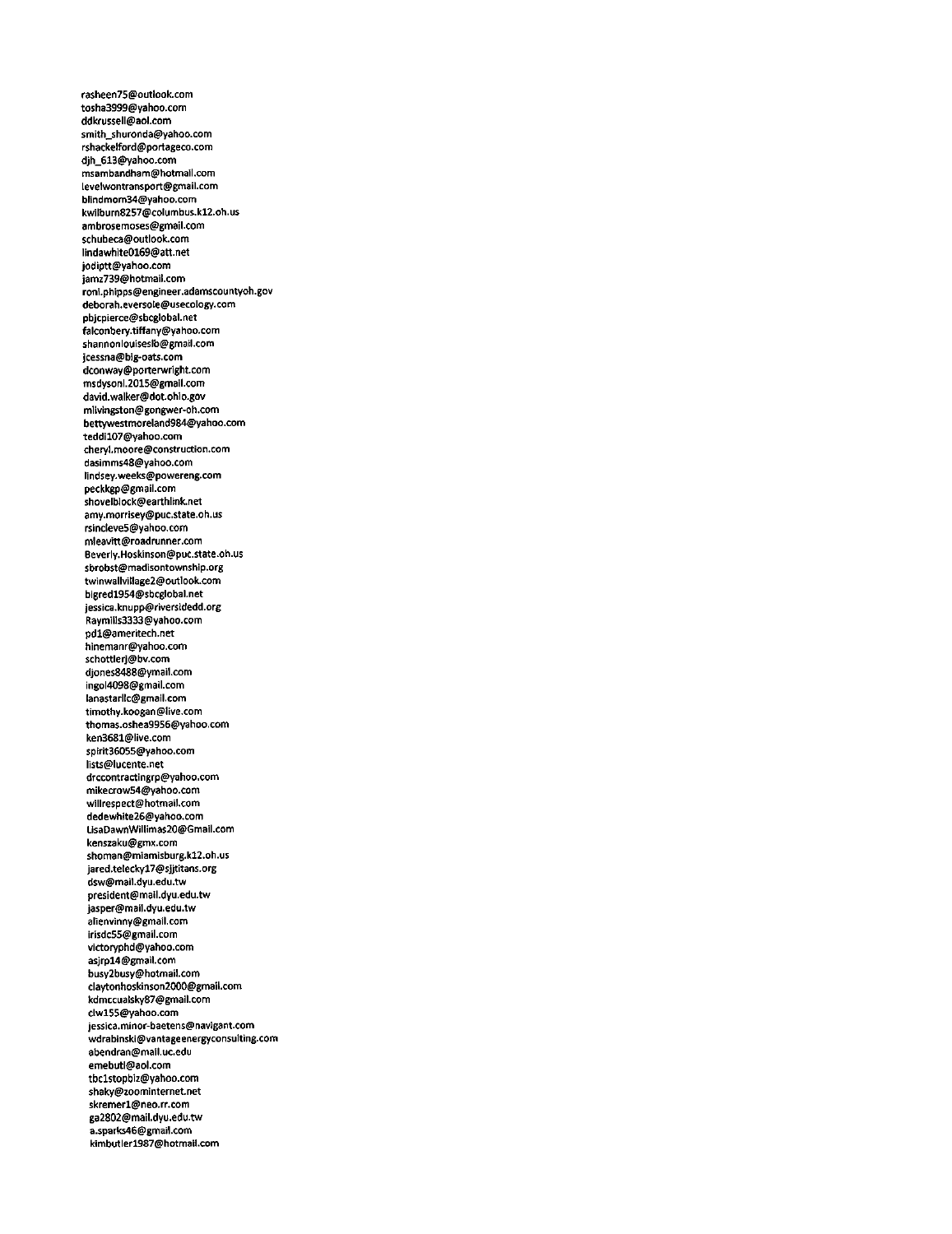derek@kdafirm.com maryannrealtor@hotmaii.com eve.berton@rehmann.com stringflux@wowway.com doddfranksduchess@gmail-Com bobrupers@gmail.com britneymoritz@yahoo.com Tns5018@gmail.com lohnsonkimberlyl21@yahoo.com krista@congrego.net aaronchen01282011@gmail.com haneyl963@att.net Knewagefinanceandlnsurance@gmail.com ladypam59@yahoo.com gibwamer@gmail.com moraleskeri34@grnaii.com jbeadie@ofbf.org wasbury@centralohio.bbb.org buffysammons@grnail.com tayior.greely@rumpke.com woihsub@aoi.com portercs45818@yahoo.com vintagerunner3@gmail.com russeli.henderson@oic.state.oh.us biazfam@buckeye-expresscom suekaris74@icloud.com porah2662@gmail.com nicoies@coveryourassetsCSt.com daaronei@gmaii.com janzee608@yahoo.com davae6907@gmaii.com keithzimmerman@beckoil.com Dana.coulter@gexaenergy.com Joe@aptohlo.com micheilebrownie@yahoo.com kevin.ailen.ketchum@gmdil.com tonyashepherd@maii.com interoceanphuket@consuitant.com chariesh526@yahoo.com freckmanl@gmail.com bridgetb@autoint.com minter.mallory@gmaii.com tsaeger4@outlook.com seawrightjr@gmaii.com teresafaicone@out1ook.e0m rlbrownl@fuse.net oleglopata@yahoo.com sarah.jantausch@governor.ohio.gov captain@consuitant.com sweatnomore@yahoo.com shersko769@aol.com cmoore@springfteldohio.gov amy.waiker@puco.ohio.gOV michael.biackburn@puco.ohio.gov leah.iehman@puco.ohio.gov randail.schumacher@puco.ohio.gov paui.avery@puco.ohio.gov daniei.harrington@puco.ohio.gov nicholas.waistra@puco.ohio.gov 8404doc77@gmaii.com gail.thomas@cleveiandmetroschools.org david.king@ems.schneider-electric.com adawaher@genscape.com joesika@hotmail.com Guskhater@gmaii.com mrhoad@capitaienergyohio.com morlockasphatt@aoi.com kc8min@hotmail.com rcukyne@ganieyauto.com sydney.darton@gmail.com jim.dipaoia@ravennatownship.com dan@protechsecurity.com Jgopp2010@yahoo.com aiiciapauius80@gmaii.com barbara.ferrara@vertiba.com nancymealy@hotmaii.com shawn@nelsongovernmentstrategies.com jrb71554@aoi.com gipsonsissy4u28@aoi.com dlynnmob1ey@aol.com majesticnmighty@yahoo.com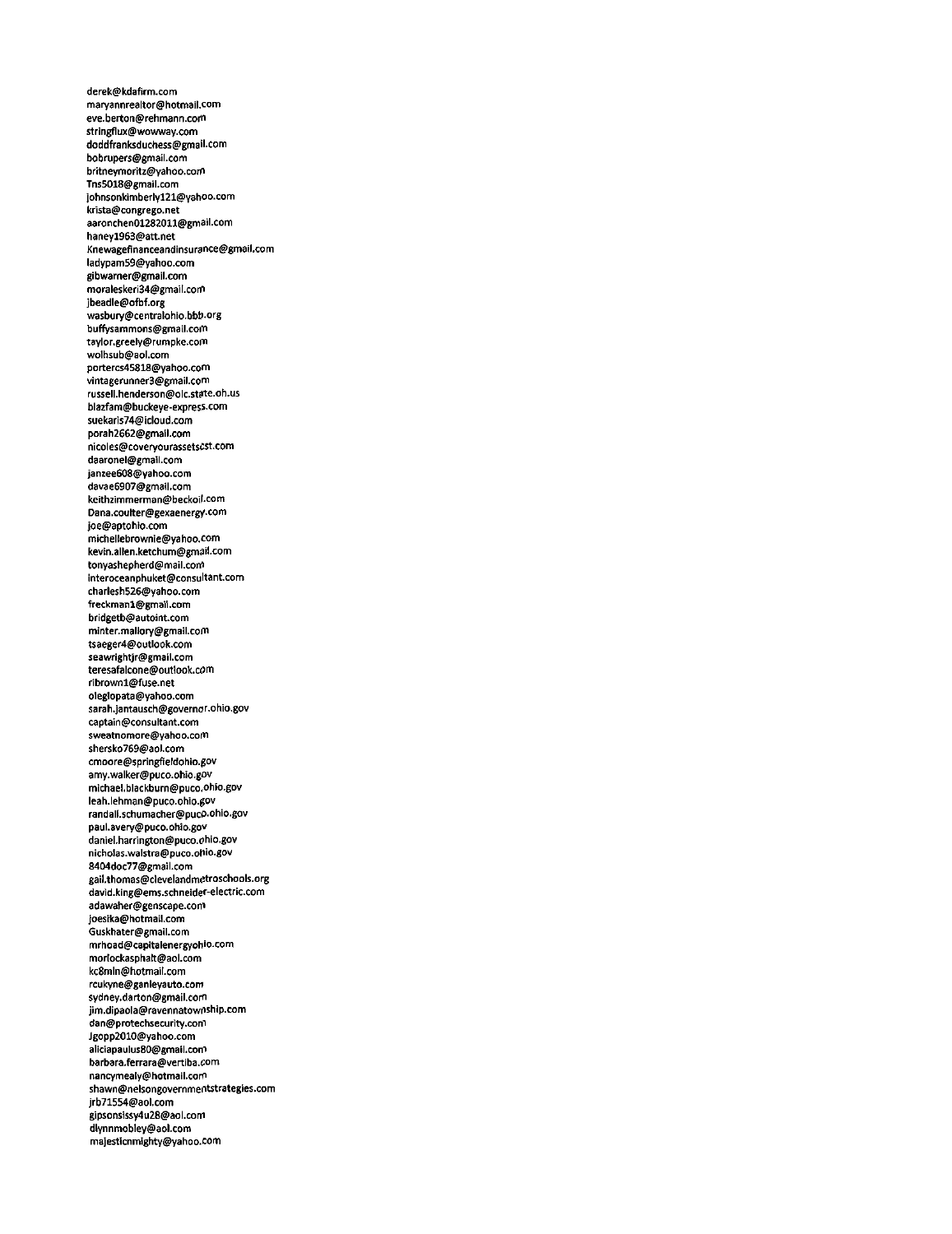jharris58@gmail.com catchuinthecurve@yahoo.com aliciampaulus@gmail.com sdunfee@oh.hra.com feffa328@icloud.com tom@sustainable'energv-services.com stephengoldwin@outlook.com kstainken@pluginamerica.org fbergstrand@aepenergy.com rv.sanderson@franklintempleton.com sarah@bearenv.com nicolemills35@gmail.com reneel9822011@hotmail.com tlg.120772@gmail.com s.adebo@vikes.csuohio.edu 4gsltw2@fuse.net denise.fenton@aol.com fbow4376@gmaii.com lisa@zeitertrucking.com jjonesad@yahoo.com rebeccaiyons5959@gmail.com tasha\_heisei@hotmail.com jjc31220@gmail.com estebanpdg@ohiolatinotv.com amandamahlmanSO@gmail.com ssmith@porterwright.com ericaieegreen@yahoo.com cgdiehl777@gmail.com mhajeir2@hotmaii.com v\_wagner\_01@hotmail.com george@kellerbauer.com lizzconway@comcast.net mindy.cavin@dot.ohio.gov wjetter@deerpark-oh.gov plumaria33@aol.com info@fauchamber.org abrice@laborerslocai265.com rmbuck@att.net drosenberg@roadrunner.com lauraannemayer@aol.com lnfo@abcdelivery.org kimk2@xavier.edu zakvatz@hotmail.com needlesd@gmail.com smkml21@hotmail.com 3marks@atwell-gr0up.com martinredell@aoi.com pjboat4155@nel\$onvilletv.com nightwithbetina@yahoo.com siydog1107@yahoo.com shanequa.jones@puc.state.oh.us victor.pricop@odrc.state.oh.us garen.kremer@odrc.state.oh.us lindsaycarola@aol.com ralph44905@hotmail.com barrY.isaacs@isaacsinc.com ginaperkins60@gmail.com throwawaY23112@gmail.com afbattle@sbcglobal.net johnnyaohio@gmail.com jena@kgcpc.com jim.risk@statisticalenergy.com ohmall@vpofa.org ronekend@aol.com jnking@ohioliving.org jpdaversa@morpc.org jamesgbrookshire333@gmail.com abuckmon30@gmail.com carollynjolah@yahoo.com michaelkines69@yahoo.com chrissycarvino@hotmaiI.com traceybamwell37@gmail.com jenrbreedlove@icloud.com daniel.harrington@puc.ohio.gov satendrawebonline@hotmail.com craig@cjwilsonlaw.com vonderhuevei\_transportation@yahoo.com bpwilt@3ep.com haloren@aol.com kristakaYlewis@yahoo.com csas50@odwlogistics.com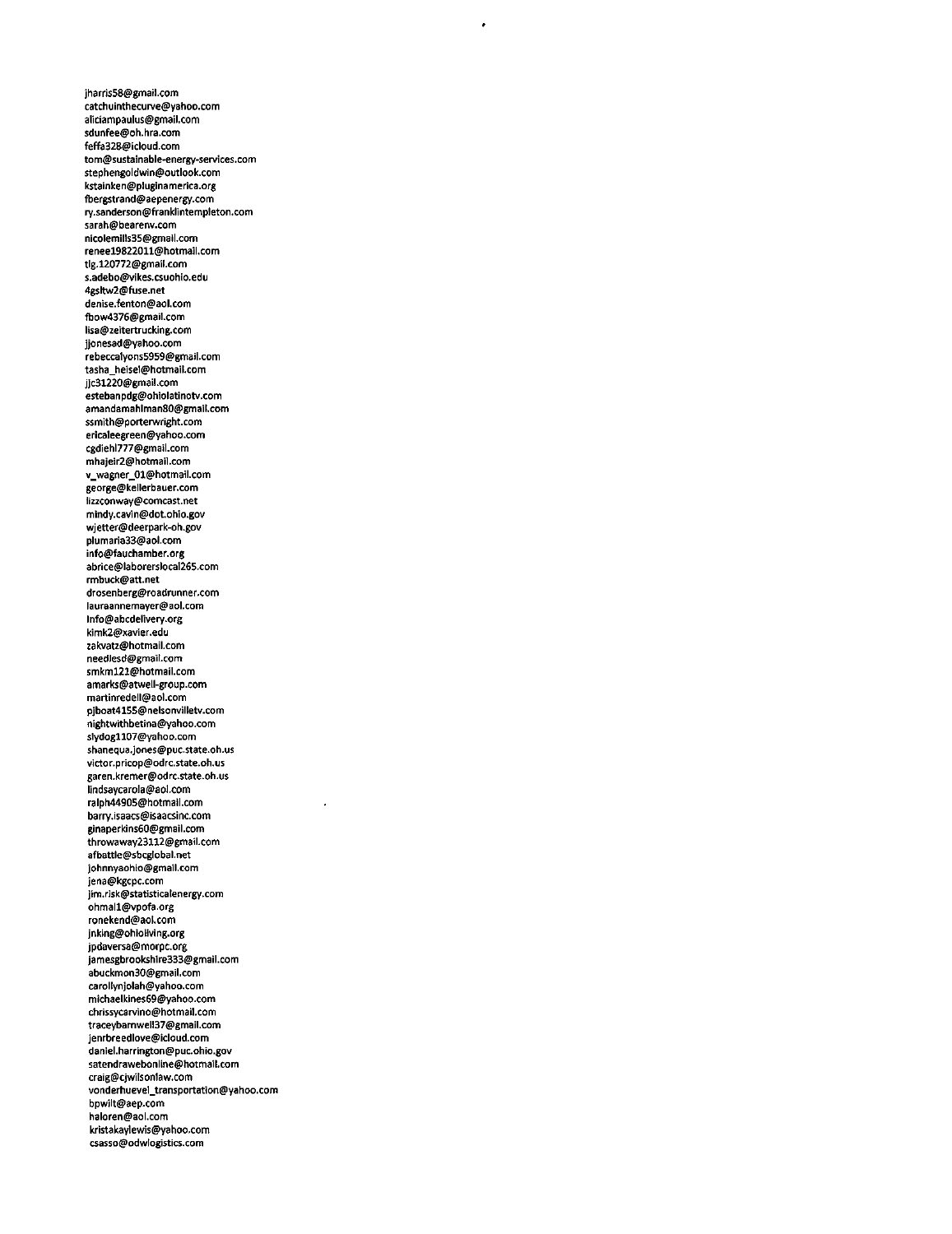klcrisslnger@aep.com tauynar@gmail.com Carmella.Davidson-6arber@tax.state.oh.us mronline2016@att.net kimsheal2000@yahoo.com chrisi\_hagan@olsd.us tmnicoiosi@yahoo.com psb@kjk.com alexcopeland98@yahoo.com cploskunak@thomarios.com saliie\_s@sailieswhoiesale.com briarwood65-]s@yahoo.com vnerren@globaisupplierdiverstty.com jeneiepitts93@gmail.com banfiti89@gmail.com lmarie.gardner@yahoo.com kelley.adams@gentiva.com rjfinke@hotmaii.com rromito@porterwright.com angelacolumbusoh24@gmail.com daytengriffin@gmaii.com kayers@firstenergycorp.com shatem@dynotecinc.com sadkins5@cinci.rr.com haymakertreeandiawn@yahoo.com manage@ameioinc.com carl.hiiIing@puco.ohio.gov paperclip160@hotmail.com rvtforty@yahoo.com joannesortini@icloud.com jonathanrohr25@yahoo.com chuck.simmons@penske.com taycaine2017@gmail.com uuag2.0.org@opera.con rburton@heritagecooperative.com jon.biack87@yahoo.com Iar7042@yahoo.com soa.cn@opera.cim hbump@kent.edu defense.jp@opera.comm gobierno.gob.ni@opera.co info@fin3lmiietrans.com c2009.g2009@gmail.com 2462779223@qq.com Tcunningham@youngstownohio.gov iauren.augostini@puco.ohio.gov quallwetd@aoi.com haianitan@juno.com ve4.0.com@opera.como w3c300..com@opera.com webfoundation10..O.com@opera.com stseng@graymont.com samykae@gmail.com raya2020@msn.com leighpautus@gmail.com gjurbanek@gmaii.com mmoon2234@gmail.com Istrickland3016@gmail.com a007hotcakes@hotmail.com andrew.knapp@hamiiton-co.org nayarit.mx@opera.co ms\_ronnie\_d@yahoo.com falconfab58@yahoo.com godlistensadick15@gmail.com aprilmetcalfe210@gmaii.com starrbrite8379@email.com earl073@centurytel.net Cetia.B.Hashtamoun@dominionenergy.com bryanmirandal028@gmaii.com michael.segura@blitzenergyco.com cha.cl@opera.opera.com behnamjoonl3@hotmail.com jdfisherl@aep.com rward8@gmail.com 1amontdamon6466@gmail.com jessicabement23@gmail.com israei.e.bilancieri@gmail.com nsc.cn@operete.com typeavley@sbcgiobai.net willi563@miamioh.edu jon.biackwood@occ.ohio.gov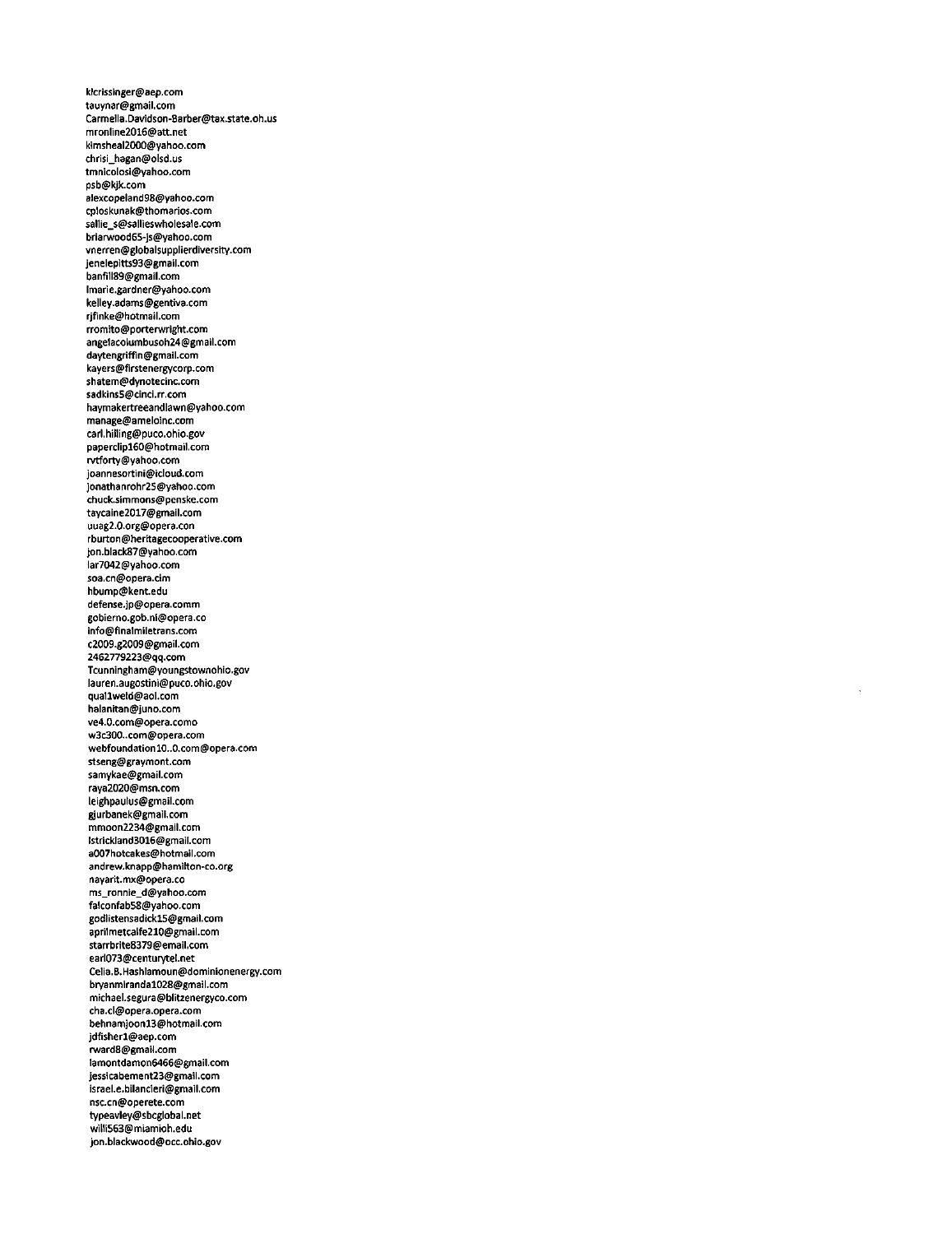dlmcquiller@yahoo.com gramaham@hotmail.com googi.com@opera.comn constantinofrgariperez@opera.coml justus3605@att.net queenzoiia@yahoo.com trishagosepohlabie@gmaii.com siimdog8769@hotmail.com margiepetersman@gmail.com twaun23@yahoo.com lori.coy@ofcc.ohio.gov kendra\_bembry@yahoo.com jnewberry@qenergysolutions.com wameyer3209@gmail.com jsburns@zoominternet.net mdmeapl977@gmail.com daviswildlifecontroi@yahoo.com jkkeliey@coiumbus.gov themrschristinamariebaker@yahoo.com mpaimisano@co.geauga.oh.us johnsteenbeek5588@gmail.com dogsareus2006@yahoo.com mfi.be@opera.con mike.mansour@puco.ohio.gov mcrus@enbridge.com denisemarieiee@yahoo.com erwin.sorllla41082@yahoo.com pstevens8479@gmail.com asia.brown4500@gmaii.com karen.brooks@jfs.ohio.gov joe.moore@oberiin.edu sharioncamp@vahoo.com natalie.dalton.87@outlook.com plheim@yahoo.com pclopez@pathstone.org scottashl3@iive.com whoiedancian6@gmaii.com usstate08@gmaii.com lilpearie@hotmaii.com giiestpl963@gmaii.com csdrake@aep.com figarinestor@outlook.com sherry.hillock@hotmail.com jffs1486@gmail.com Eyesaliblue@yahoo.com thepubiicpeddier@gmail.com raewatkins32011@icloud.com vladimy.joseph584@hotmail.com barb\_siordia@bmc.com sex@mailinator.com cdbtric@icioud.com montde3@icioud.com mistereasep@gmail.com JAFURNISS@YAHOO.COM elizabethcole4745@yahoo.gov.com jeffrey.allen2095@gmail.com news@wdirradio.com bkinglst@gmail.com cindyiang@outiook.com LESLIESCHEIDLER4@A0LC0M donyeli.gf@gmail.com smudge\_harper@yahoo.com spoiied792001@gmail.com »ryattl533@gmaii.com jbtraveierl@cs.com candygivens2090@gmaii.com dsa60508@cs.com shannonrose871@gmail.com bventiingvb04@rossmedical.com agreathouse4@gmaif.com ceo@isaacsinc.com lsdsanndiego93@gmaii.com nextleveltruckrepair@outlook.com elizabethcole4547@yahoo.gov.com reneecorona36@gmail.com pdawgmeehan@yahoo.com msprow@cityofdefiance.com wildslide6920.03@gmaii.com iisadyson22@hotmaii.com kairel489@idoud.com worthendonnelie@yahoo.com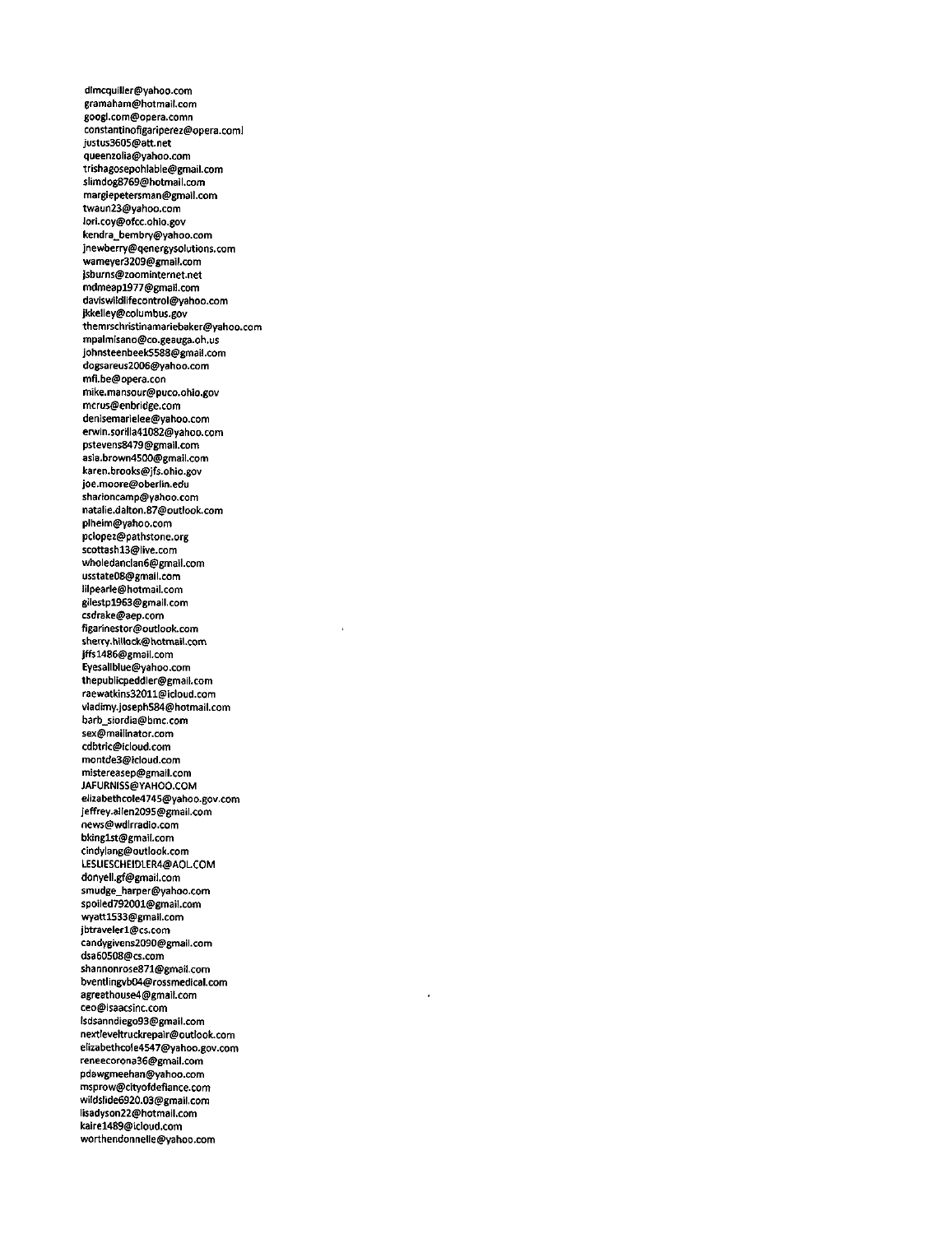kennethkessIer@sbcglobal.net shortbreadl07@gmail.com Motla@earthlink.net 20johnm@parkwayschools.org ericb0517@gmail.com charles.ringwalt@charter.com gretchennicoll@icloud.com elizabethan@yahoo.gov.org princessmila1979@gmail.com militza.grady@puco.ohio.gov esthomasl986@gmail.com grimmanastasia@gmail.com grace8624@sbcglobal.net gloJerml977@icloud.com kackmlrdaspostfachvoll@gmx.de maplegrove53@gmail.com elizabethan@yahoo.gov.com jmiller@buschurfarms.com daniettoll8693@outIook.com sshortlll0@columbus.kl2.oh.us bduckworth@goxtremeexpress.com Jolinde@beaconsoftco.com writeleahnoel@yahoo.com palobryan@aoi.com rawlelghrogersl@shippingchamps.com heathergordon1978@gmail.com<br>d.wing1619@gmail.com d.wingl619@gmail.com mario\_caruso@aol.com mretterer@pheasantsforever.org zakiussc@yahoo.gov.com dmesser3016@yahoo.com a.shavers47S@gmaii.com keithleydeirdrel8@gmail.com cathyannakers@yahoo.com j.p.johnston@csuohio.edu jfuchs@brackneyinc.com eiizabethannbiackweli58@yahoo.gov.aol scott.elisar@puco.ohio.gov angeia.rice@students.post.edu Ajspeigie2309@gmaii.com typhooncindy@icloud.com pastorgriffrth@aol.com kekenstl@kent.edu cricketcms@gmaii.com navy@fuse.net kristin.rothey@ohiosenate.gov nidjr2003@yahoo.com juliov.medina@yahoo.com beckyp513@gmail.com ccblantonl@icloud.com mblumenthai@mcgiinchey.com rkeaug30@yahoo.com tkennedy@accuratestaffinginc.com tiffany.hanson@greif.com vaguirre@ccregional.org marYrwilson8@gmail.com maxtiggerdogcat@icloud.com pennynick@frontier.com cassiedl220@gmail.com tahaunahlyie@hotmaii.com tammy.bugher@afit.edu cadktdcyn@aol.com tdaily@helplinedelmor.org mfleisher@dickinsonwright.com argentina.gob.ar@play.google.com.paraguay.gov.py.gov.co.peru.gob.pe.venezuela.gob.ve.gob.cl.gov.co.gub.uy.ecuador.gob.ee governo.it@tencent.com.esteri.it.interno.gov.it.giustizia.it.difesa.it.esercito.difesa.it marina.difesa.it@vue.js.carabinieri.it.mef.gov.it.mise.gov.it.minambient.it.lavoro.gov.it lmbplusmm@gmail.com damont.gatewood@gmail.com gordongreenway@gmaii.com dolan56768@yahoo.com tscharenberg@cacfayettecounty.org monica.franklin@a3consultinglic.com kirsyreY52@gmail.com robin.l.sims@dominionenergy.com sagowttzvioletl981@gmail.com sherriel920@gmail.com italianl969@gmaii.com india.gov.in@embarcadero.com.nic.in.meit.gov.in.data.gov.in.agriculture.gov.in.coai.gov.in.commerce.gov usa.gov@jigsaw.w3.org.com.europe.eu.gov.uk.australia.gov.au.gov.cn.government.ru.canada.ca.austraiia.gov.au.gov.za.gob.mx argentina.gob.ar@apps.apple.com.paraguay.|ov.py.gov.co.peru.gob.pe.venezuela.gob.ve.gob.cl.gov.co.gub.uy.ecuador.gob.ec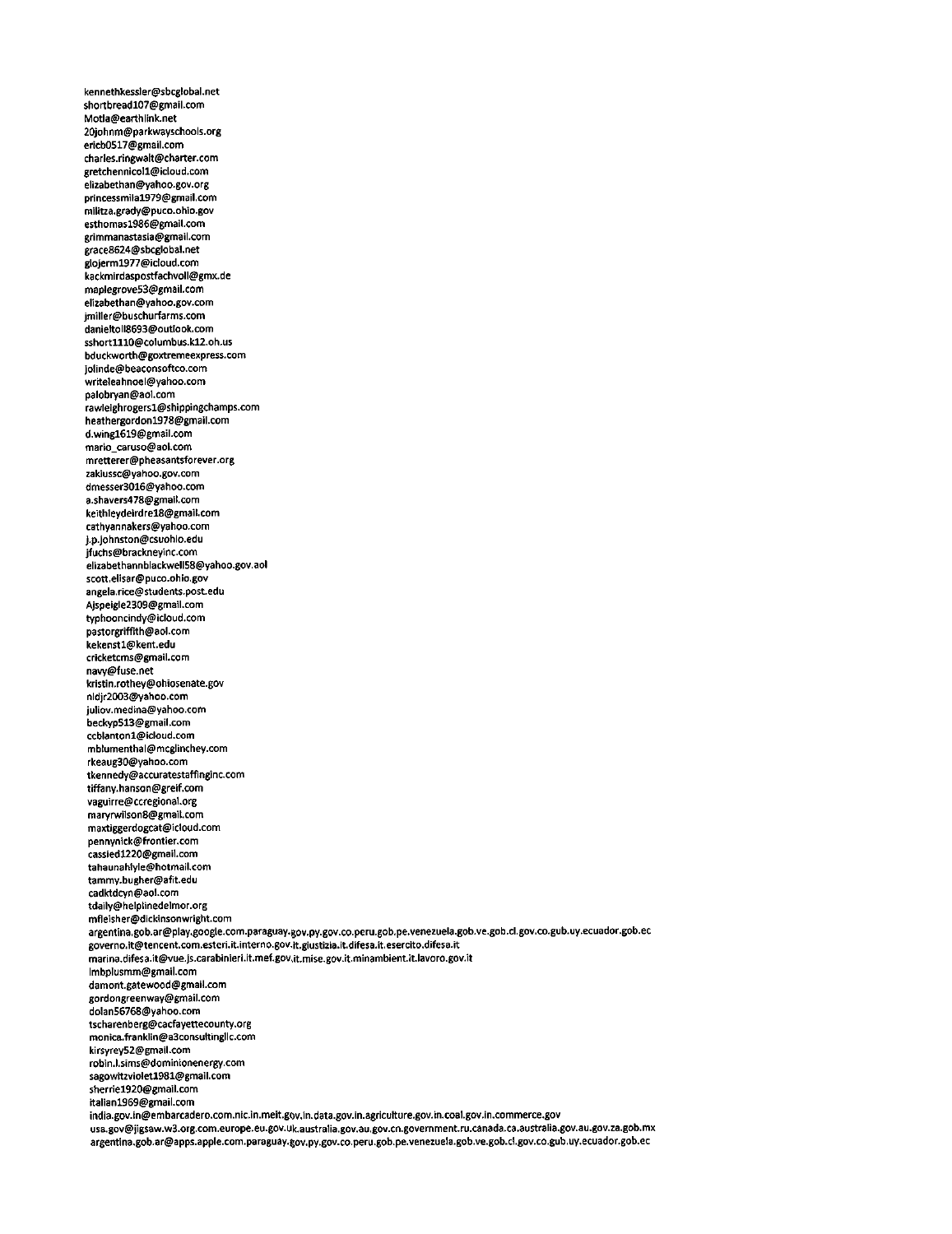Fianama.gob.pa@atos.net.paraguay.gov.py.gob.cl.gub.uv.haiti.gouv.ht.jamaica.gov.jm.data.gov hicaragua.gob.ni@honduras.gob.hn.elsalvador.gob.sv.guatemala.gob.gt.cuba,gob.cu.belize.bz.deepmind.com gov.pl@satcen.europe.eu.gov.sl.gov.ro.gov.bg.governo.it.gouvernment.fr.gov.ie.gov.sk.gov.ee.gov.me |overnment.se@yahoo.com.government.no.government.nl.government.gr.government.dk.valtioneuvoste.fi.belgium.be.matta.mt valitsus.ee@ch.ch.gov.me.montenegro.gov.me.latvia.gov.lv.mk.gov.vlada.sk.vlada.hr.viada.it.kmu.gov.ua juntadeandalucia.es@milmil.it.aragon.es.caib.e\$.casti1laiamancha.es.gencat.es.gobcan.es cantabrra.es@react.js.jcyl.es.navarra.es.gva.es.juntaex.es.dgt.es gaiicia.gal@euskadi.eus.asturias.es.bolsamadrid.es.alfaromeo.com.play.google.com gouvernement,ga@lngs.infn.it.economie.gouv.ga.sante.gouv.ga.defence.gouv.ga.justice.gouv.ga.mines.gouv.ga.tran\$ports.gouv.ga rnali.gov.ml@support.nvidia.com.miic.gov.ml.sante.gov.ml.finances.gov.ml.education.gov.ml.bamako.gov.ml.belgium.be tama.mii@\$icurezzanazionale.gov.it.mpfef.gov.ml.securite.gov.mi.dnemploi.gov.ml transport.gov.ml@home.infn.it.dgmp.gov.ml.environment.gov.ml.data.gov.ml Senegal.gouv.sn@data.gouv.sn.sante.gouv.sn.mittd.gouv.\$n.environnement.gouv.sn.finances.gouv.sn iJefence.gouv.sn@support.hp.com.interieur.gouv.sn.travaii.gouv.sn.fonctionpublique.gouv.sn.maer.gouv.sn gouv.ci@support,intel.com.mfp.gouv.ci.presidence.ci.mewf.gouv.ci.mshp.ci.sante.gouv.ci.finances.gouv.ci emploi.gouv.ci@aol.com.infrastructures.gouv.ci.diplomatie.gouv.ci.interieur.gouv.ci.defense.gouv.ci admin.ch@lenovo.com.ch.ch.eda.admin.ch.edi.admin.ch.ejpd.admin.ch ijbs.admin.ch@pytorch.org.efd.admin.ch.wbf.admin.ch.ubek.admin.ch.okfn.org,egovernment.ch.opendata.swiss.chgemeinden.ch admin.ch@cines.fr.bk.admin.ch.edoeb.admin.ch.bar.admin.ch.deza.admin.ch.ch.ch.ch bak.admin.ch@virg[fio.it.meteosuf5se.admin.ch.fsio.admin,ch.empa.ch.rest.ch.fedpoi.admin.ch.sfao.admfn.ch.efd.admin.ch arletheajamesl@gmail.com developer.hpe.com@hpe.com.developer.nvidia.com.developer.ibm.com.developer.microsoft.com.developer.amd.com docs.unity3d.com@python.org.apache.org.azure.microsoft.com.cloud.google.com.support.oracle.com algeria.gov.dz@help.duckduckgo.com.mae.gov.dz.mjustice.gov.dz.mf.gov.dz.mem.gov.dz.mre.gov.dz m-education.gov.dz@baesystems.com.minagri.gov.dz.mtp.gov.dz.massn.gov.dz.salesforce.com mcrp.gov.dz@mfep.gov.dz.mtess.gov.dz.sante.gov.dz.mta.gov.dz amesserly@feecorpinc.com leroyj2242@gmail.com iinttrap2008@gmail.com government.ru@tim.com.br.data.gov.ru.mcx.ru.mkrf.ru.mil.ru.mod.ru.minsvyaz.gov.ru.economy.gov.ru.edu.gov.ru hggnsgt@gmail.com agenas.gov.it@yahoo.com.enea.it.elettra.trieste.it.iit.it epcc.ed.ac.uk@egi.eu.aurora.an1.gov.titan.ornl.gov.gov.frontier.orni.gov.theta.anl.gov.galileo.hpc.cineca.tt.mira.anl.gov jay.brown2@duke-energy.com scottnelson567@yahoo.com elizabethcoieann268@yahoo.gov.com elizabethcole01281972@yahoo.gov.com lyons@carpentertipps.com library.cern@w3cchina.erg.Hbrarv.web.cern.ch.cern.ch crc@socialworker.net tamicapetty@gmail.com bryan.p.hayes@gmail.com karen.blumhorst@capabilitiesinc.biz elizabethcolea88@yahoo.gov.com jlewis@marimorindustries.org jasondonaldsonl984@gmail.com ash21\_0807@yahoo.com nussle@columbus.rr.com maura.mcclelland@puco.ohio.gov 2019minus7@gmaii.com tkm@stevenslee.com jhodgkinson1392@gmail.com gta37@yahoo.com tlkidd@hotmail.com bahabnahaggagea@gmail.com rgurganus2983@gmail.com tllane723@gmail.com amandarskaggs86@gmail.com Iydiabutler37@gmail.com darksidenate@gmaii.com emanu@yahoo.gov.com syh30026@zzrgg.com jamie@hunterstonconsulting.com zlfrymier@aep.com amandacarpenter6S3@gmaH.com ashley.mcnabb@star-lic.net elizabethanncole@yahoo.gov.com dgarcia@blueracermidstream.com lottahogs@icloud.com ronniesueevanss@gmail.com rmvkr@coIumbus.rr.com tsko.dom@gmail.com texas@mygtobalark.org kristin@uandiproducts.com popovic007@mts.rs rosieteelO@gmail.com catfischacres2006@gmail.com ronatdcaltahan@yahoo.com ddavis@coiohio.com iamsamurphy@yahoo.com stephen.butler@sterlingsolutions.com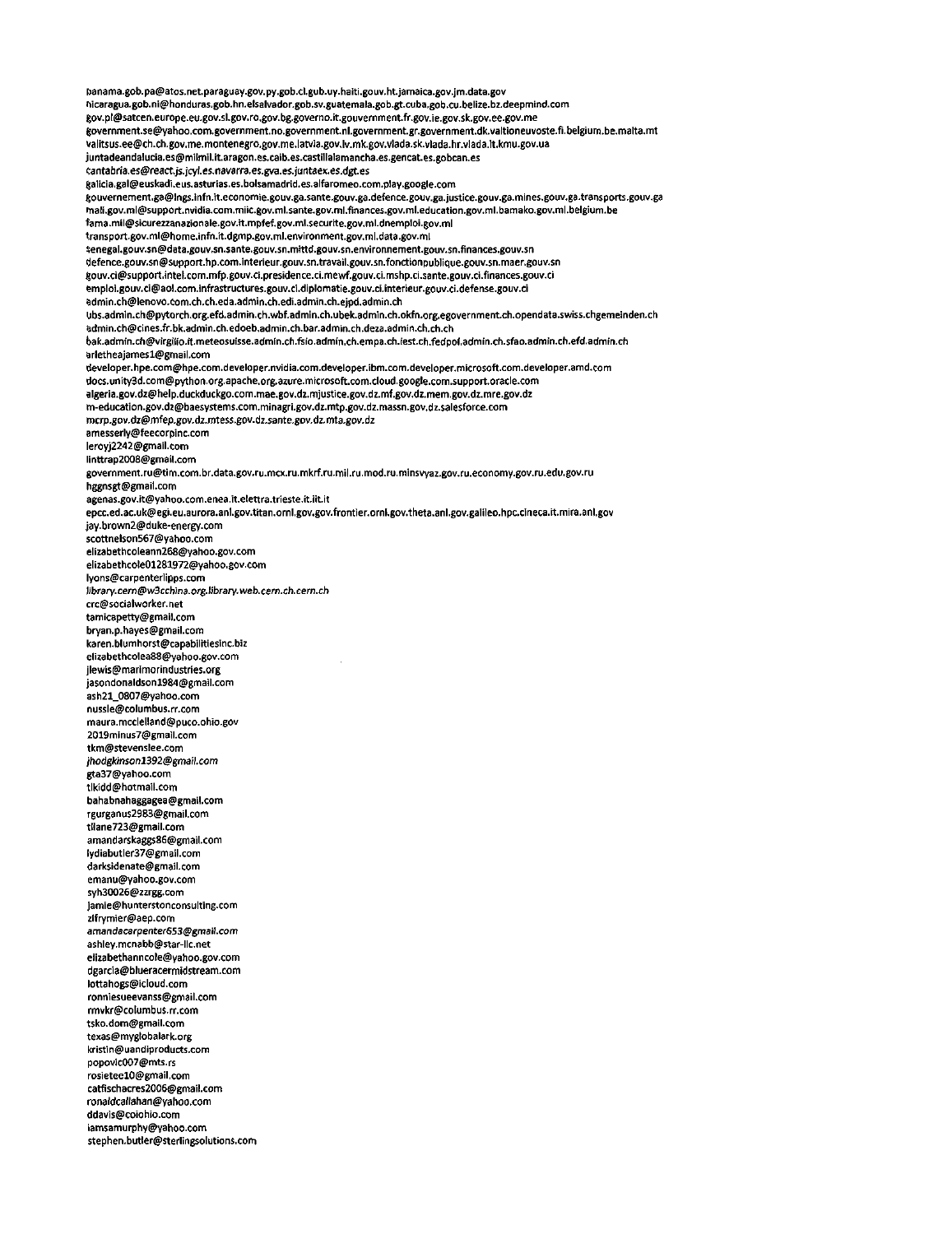randolph.lilmc.brandy@)gmail.com lcombs@fuse.net jpemberton@sngco.com mjblohio@gmail.com greenpointbklynborn@gmail.com jwaltz@logancounty.coop Jjasterbowskl@outlook.com MargieBeagle@gmall.com rebecca93961416@gmail.com brennersherry622@gmail.com sharonsturdy@yahoo.com thannig6@gmail.com fuchsr@cmcoh.org Johnackison2@gmail.com abuse@yelp.com elizabethannbiackweii58@yahoo.gov.com trixmentall2S7@gmail.com stghes01@gmail.com mylflyingzlrkaw@gmail.com ddayfenton@gmail.com weppIer58@yahoo.com spotz99@yahoo.com charmar937@gmail.com reneedustymaag@gmai1.com ashley.gibsonl991@yahoo.com realroad3388@gmail.com mreno@chpk.com khrystalcombs9313@gmail.com fefemarie711@gmail.com rachiel23123123@gmail.com 77coddington@gmail.com schafferswife77@gmaii.com akmander990@gmai1.com rubylong976@outlook.com heathertirey.21@gmail.com rgaines@cul.org schneidera472@gmail.com marybethel83@yahoo.com pattyliegll004@gmaii.com graeven81@gmail.com noblel.true2@gmail.com johndarife@gmail.com iake18@aol.com andrew.fuquasr@gmail.com chocogall002@gmail.com tomraysmithl980@gmail.com pengulnslive@yahoo.com ubwitti@msn.com bidwisman2@yahoo.com christals25@yahoo.com cshields01@yahoo.com jfallenlO@gmail.com chooselife8388@gmail.com toasttheghost.126@gmaif.com emaly.littlefield@gmail.com wthbschriberl382@gmail.com erinlesliegoodrich@gmail.com warnecke2@aol.com jamesvonhabsburg@icloud.com CSVANF0SSEN@LIVE.COM ingridcreel55@gmail.com samuel.gordon@tpiefficiency.com happyhomefoundation3@gmail.com dgregory399@gmail.com redrob30@gmail.com joeo@aspenenergy.com septemberlynn36@gmail.com adam.morad@gmail.com deah939@icioud.com dsullivan@murphytractor.com cfharley2282@yahoo.com 4024943@messaging.sprintpcs.com downing@southcentralpower.com gagal2943@gmail.com sscoggin77@yahoo.com mnangusl@gmai1.com natashanbl23@outlook.com rod.rhymer@yahoo.com payne2991@att.net Strumanl9@gmai1.com mroberts@dlz.com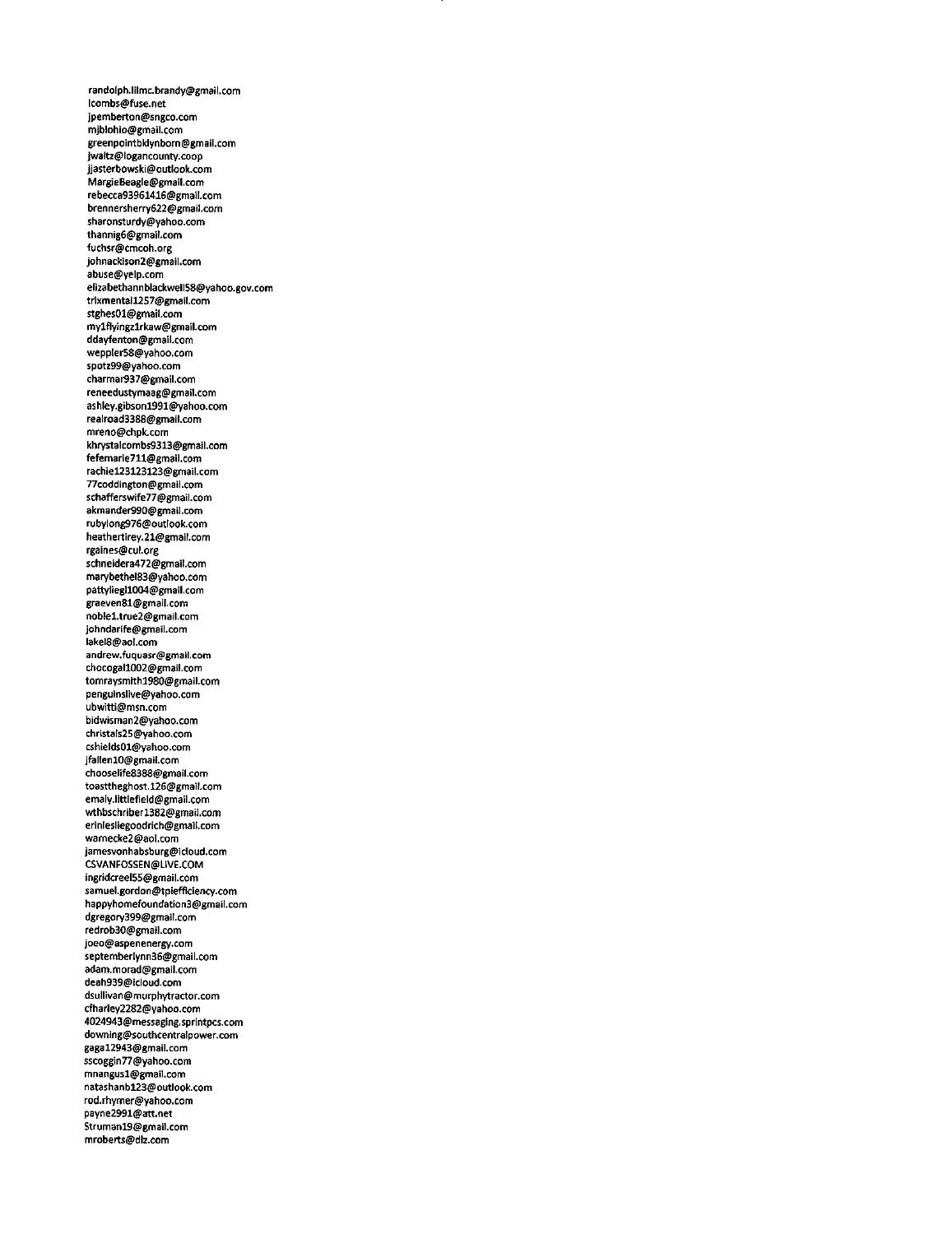Completelabdrugtest@gmail.com slh71315@gmail.com merrijo@gmail.com mountainmoverstrucklng@gmail.com donnaburdl@gmail.com rita@highroadtowing.com prandilion@live.com mrdsql@aol.com maceycastrol@gmaii.com colemanchris7777@hotmail.com rgfields420@gmail.com yash.chitneni@gmail.com staceyscoggin@gmail.com mdunbar2005@hotmail.com jessejustice2020@gmail.com sheilbiz53@gmail.com krYstaic512S@gmail.com matt071980@gmail.com adiinebeard006@gmail.com kadinpitzer31@gmall.com slddersiucas78@gmaii.com taylorderrick886@gmail.com m0nt3y@gmaii.com beccacschmidt@gmail.com james.larkins@gmail.com sunshine.roses.lilacs@gmail.com floydalexander35@gmail.com cbusgov@notJohnstamos.com krislowery9@gmail.com marjan-kozovski@hotmaii.com haley9222@gmail.com fxdx0175@outlook.com Jdarios0001@mymaii.lausd.net Ezeno3343@aoi.com stonesaies@safecommaii.com ferdinandsenjodi6@gmail.com toniehiii91390@icioud,com monkkatie2@gmaii.com kgrosserau2017@gmaii.com stevenstameika@gmaii.com bettypittman21@yahoo.com Roundtreetowing@yahoo.com chogan001@woh.rr.com tsmth25@gmaii.com Rinneyastarr@gmail.com iuvbnamommii@gmaii.com kbrunner76@icioud.com margieddl23@gmaii.com justin.smith@tax.state.oh.us mark@transportking.com deborahsprecker@gmail.com parisandparis82@gmaii.com mkhandzei@yahoo.com keelie@mvcap.com megangudger@gmaii.com arocwasmuth89@gmaii.com Chwer@yahoo.com sarahmacieodpvp@gmaii.com rungozimusoni@gmail.com krishnajames@gmaii.com rhone880@gmail.com smbeckerl964@gmaii.com bridgethumphrey07@gmaii.com nforzetting@gmail.com Iw230373ky@gmaii.com Mcwatson7820@gmaii.com crp.parker@gmail.com frank.vennetti@meanderwater.oh.gov frannyparis@gmaii.com danielcrited@gmaii.com larzspeeiman97@hotmaii.com tonysaiman@live.com gindzl@yahoo.com stephenhendershotl950@gmail.com pribabey3232@icloud.com ciedocumenters@gmaii.com mt64509@gmail.com sejehl980@gmaii.com abbigaiikeaton21@gmail.com hershal.bhave@gmaii.com jermpiritu@hotmail.com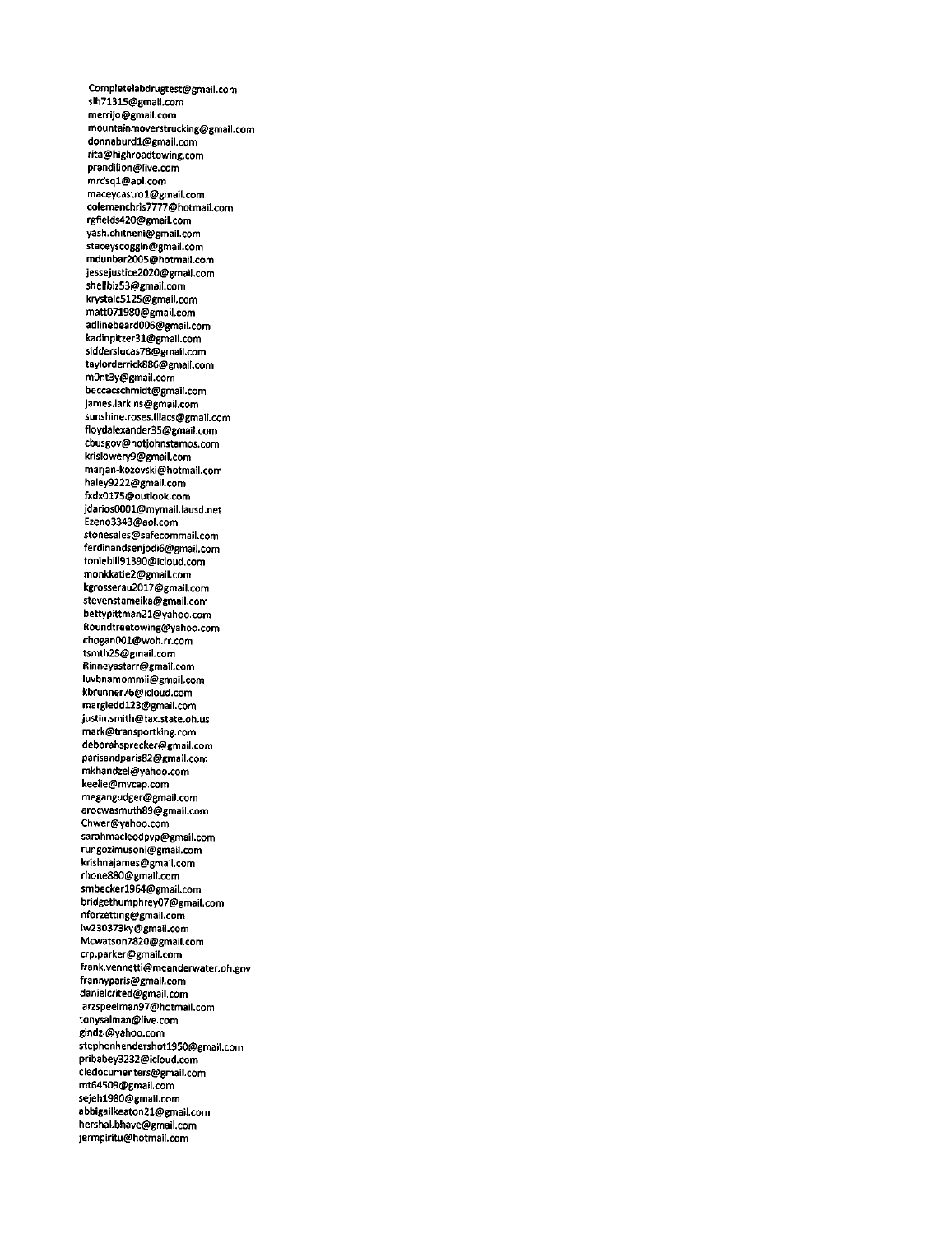charleswismer@gmail.com morgacj2004@y3hoo.com jorgitoelpaisal7@hotmail.com millworkusa51@gmail.com charl.e.swismer@gmail.com hershal.b.have@gmail.com ch.a.rieswismer@gmaii.com amc2sweet@gmail.com arty6406@icioud.com Jefftnoody@americanfossiisoiutions.com courtneychristie08@gmail.com 0206myride@gmaii.com amydugginsl02S@gmaii.com barronsusan33@gmail.com carmenkennedy02@gmaii.com clemsontowing@gmaii.com ciinton01bush@gmail.com dawonmickensl2@gmail.com dennisprentice26@gmail.com figarinestor@gmail.com grayjamie766@gmail.com hahmerr23@gmail.com jeannieb71993@gmail.com jenniusnek@gmail.com iemonfreezel23456789@gmail.com nnbcentral@gmail.com nrevant@gmaii.com sdwatson01@gmail.com shirleyphelps42@gmail.com tashino280@gmail.com uitenhamtina@gmail.com wproemm@gmail.com 32michellewatson@gmaiI.com adickerson318@gmail.com ajmorgan000@gmail.com aieasefleming@gmaii.com batshitcrazy8423@gmail.com charris073108@gmail.com councilmommy@gmail.com innfahr@gmail.com jenpeace44@gmaii.com kbatesll.kb@gmail.com iauraifogieman@gmaii.com low3ndawashburn93@gmail.com marmort21@gmail.com matthew.miller.999s@gmail.com mdesmarais7318@gmail.com neskewll06@gmail.com patience.rush@gmail.com rainbowsbutterfliesl@gmail.com salkamanka@gmaii.com scottsexy57@gmail.com tammywade53@gmail.com thatmommy922@gmail.com webjaf.love@gmail.com asjrajan21@gmail.com billyladd777@gmail.com brock4599@gmail.com brutt5588@gmail.com ccoochl215@gmail.com cousartmisha@gmail.com degraaff@gmail.com dunawayida@gmall.com enb2112@gmaii.com esveel7@gmail.com gcelm55@gmail.com haypip27@gmail.com hersh.a.lbhave@gmail.com j.a.scalmato@gmaii.com jessica614830@gmail.com jisler6@gmall.com josephineelizabeth2000@gmail.com kllo0514@gmail.com ltaram77@gmail.com lisa.7006.lc@gmail.com minionworld259@gmail.com petersonrichard607@gmail.com pooie.joshuam@gmaii.com rachrosenau80@gmaii.com rbarciz.attorney@gmail.com robbfosteriii@gmail.com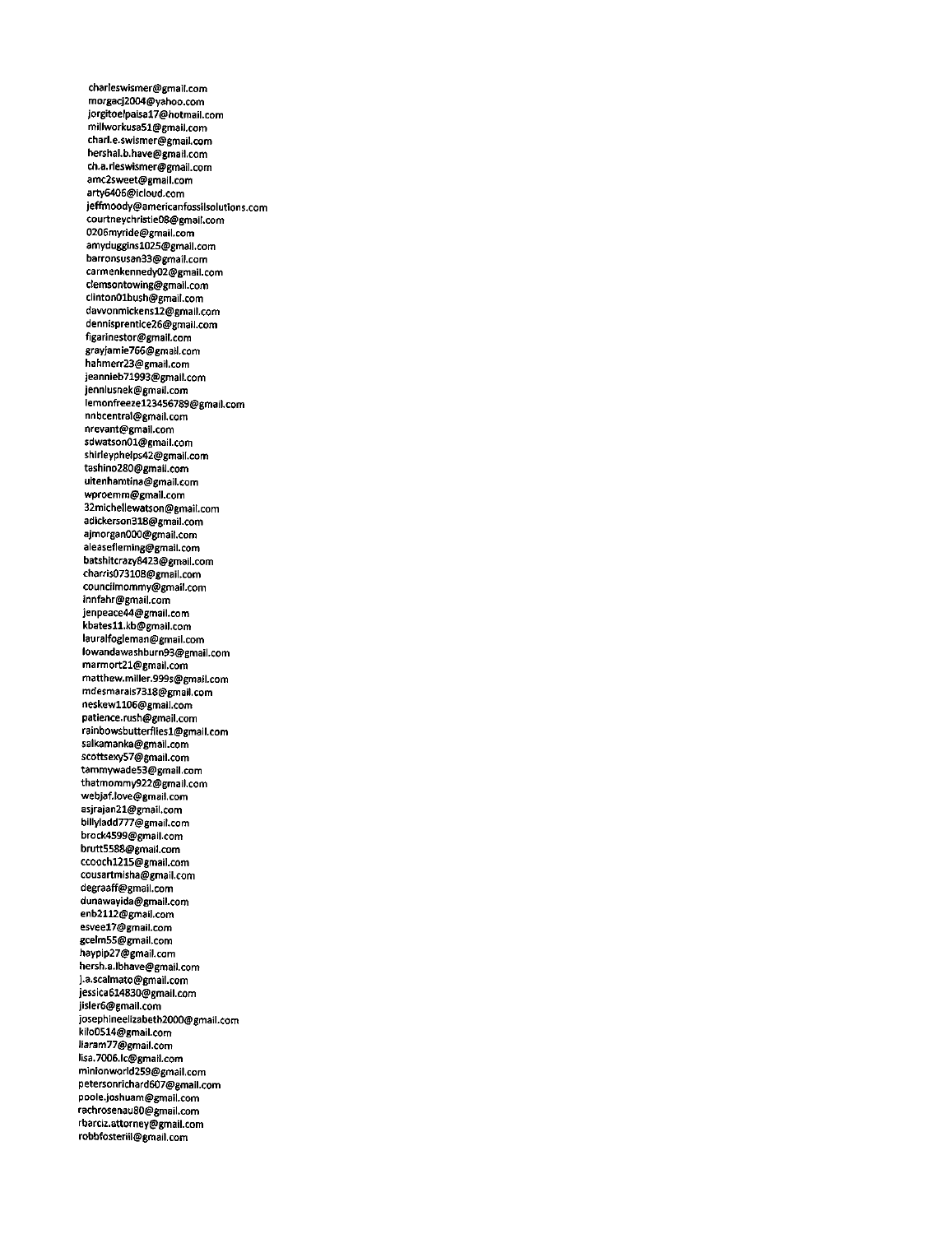sgj112277cd@gmail.com tylercoffman03@gmail.com vernmorter29@gmail.com wlcexpre\$stransportation@gmail.com aawilliams.armv@gmail.com demarkt2@gmail.com franks.steven1@gmail.com galaxytransport9@gmatl.com harliefthomasjr@gmail.com helms587756@gmail.com josephkudryk@gmaii.com Justinbrinkiey@gmaii.com kj201S7371@gmail.com Iuvmybabies9814@gmail.com matiiyntapeaiavall24@gmaii.com mdunbar513@gmaii.com melissaisabeautygirl@gmail.com mirandabruntyl022@gmail.com r.timothysmail36@gmaii.com shermanll57@gmaii.com tamikemp22@gmail.com taushyiablessed@gmaii.com 14elise.hrach@gmail.com amara.j.rhodes@gmaii.com angelaewebster2011@gmail.com as8385930866@gmaii.com bruttsteenbeek@gmaii.com cvijeta.g.2015@gmaii.com drterreilesq@gmail.com guediedo.Joclimant91@gmaii.com JaminpayneO@gmail.com jland388@gmail.com joules0101@gmaii.com kbashl985@gmaii.com kzmcherry77@gmail.com natehottie25@gmail.com reaiJoefew@gmaii.com sweetheart0216@gmail.com toptest2012@gmail.com vianna.Yannekis@gmail.com 5588brutt@gmaii.com amygerhart905@gmaii.com brandonthemanl990@gmaii.com briankhangal@gmail.com darleneclementsmckinney@gmail.com dwbmsl3@gmail.com etlenne.freddy@gmail.com gchristopher727@gmail.com gloriajim2005@gmail.com miller.Justin45@gmail.com olddutchhops@gmail.com rh6l2925@gmail.com samantha.compton.03.sc@gmail.com samlawrenceenergy@gmall.com wwildtng@gmail.com llcarrie.s@gmail.com 36watsonm@gmail.com alysson.franklin@gmail.com amvjarman69@gmail.com angie71720@gmail.com bl400ex@gmail.com brandiej1115@gmail.com catamarfree@gmail.com cmcnearney2@gmail.com davisutilities.ohio@gmail.com deedeegiese.sierraclubohio@gmail.com dimitrimechanical@gmali.com dnsberens@gmail.com doddfranksinc@gmail.com ebeebe758@gmail.com ftusoon@gmail.com garlandfamilyl988@gmail.com heather.angelbeck@gmail.com jack.char.blanton@gmail.com Jonas.timm.72@gmail.com kristindisantis2017@gmail.com Iachelleduncan50@gmail.com Iatashaeverett43@gmail.com m.l.smith2652@gmail.com miyashaJohnson@gmail.com penyatajohn@gmail.com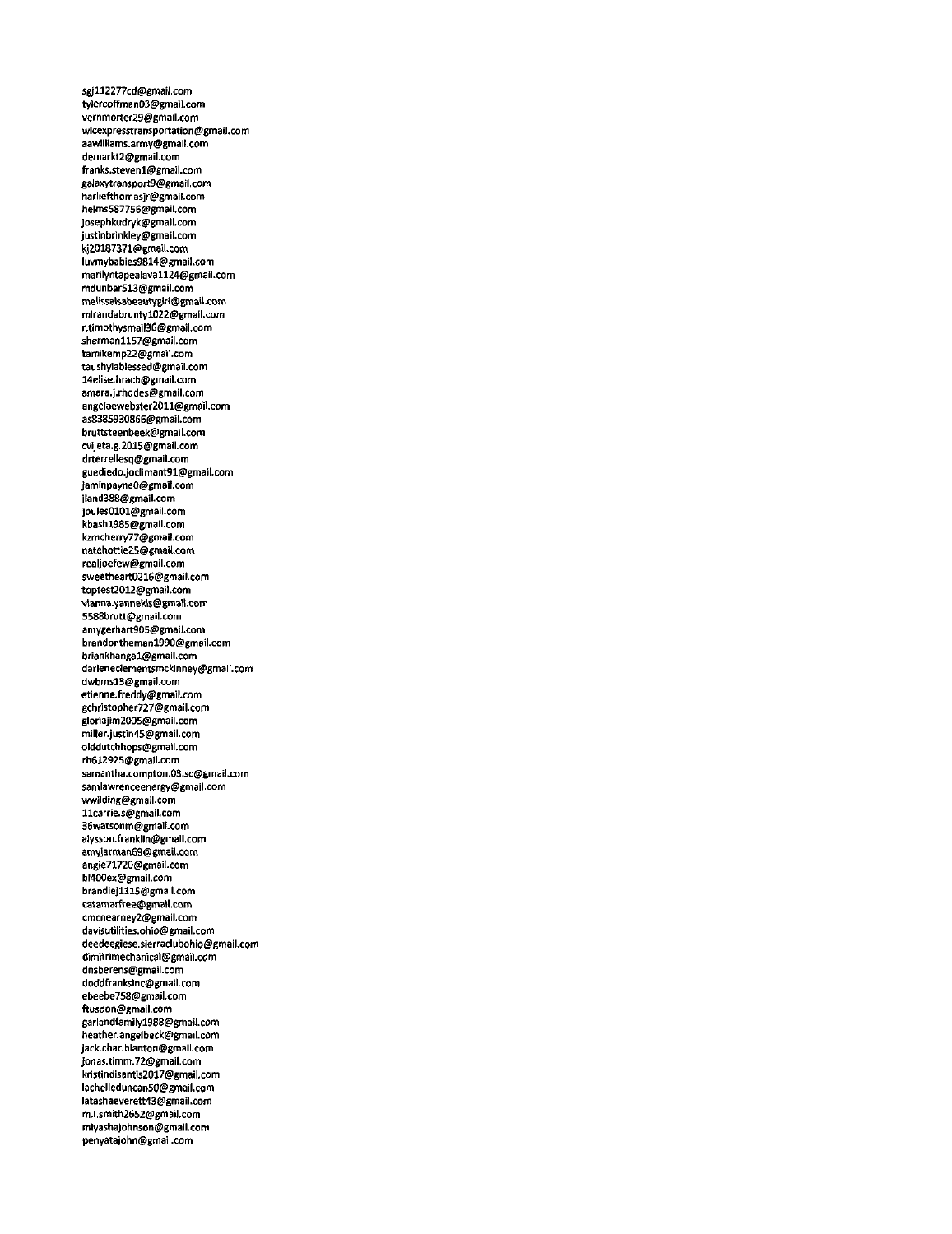rkethel@gmall.com rustygaver@gmail.com stephaniejmoorel2@gmall.com trentonhighley4@gmail.com truittfoundations@gmail.com vickychalfant77@gmail.com alenaann72@gmail.com amrobinson4394@gmail.com bcdoner@gmail.com carterlori202l@gmaii.com coieeiizabethann@gmail.com doddfranksfitzgerrard@gmail.com duniyo40@gmail.com get2it2got2it@gmail.com hershaib.have@gmaii.com hershalbhave@gmail.com jessicadaniels1979@gmail.com josedennysl4@gmail.com laurakathertonl@gmail.com lziiiich@gmaii.com mimicatl957@gmail.com mvargoO@gmail.com ohioheaithcarem3ster@gmail.com peggym2011@gmail.com prayistayblessed@gmail.com qscott6813@gmaii.com riykku.chan@gmail.com sdmadd@gmail.com shawnajefferson27@gmaii.com siadezaydin@gmail.com sitmgoodie749714@gmail.com stouteileenl@gmail.com tbear823@gmail.com timebombS8.tt@gmaii.com tinotime361@gmaii.com wa03003638000@gmail.com yuehuawu99@gmaii.com shaneaustincorp@gmail.com \$wxcleveiand@gmail.com andytatransport@gmail.com alienskiliman7@gmaii.com markdbanks@gmail.com atozparks@gmarl.com bridgett.Johns.87@gmaii.com mroubanes@hotmaii.com brandonsboo2021@outlook.com efottechatty@gmail.com jbuliivant@energyharbor.com agsam@msn.com awhaiS@aoi.com dondyabla@gmaii.com bomstylist@yahoo.com Jillian@tcllc.biz Iane49117@gmaii.com aibrightbreanna@gmail.com Marquismovers@yahoo.com brea.davis.102613@gmail.com therealestmila20@icloud.com miong@tjpropane.com jstrimel@cgi-international.com sandy@republicmills.com trkl36@yahoo.com dmosowski@hotmail.com sarahiynnwiisonl982@gmail.com shawn@kasychgroup.com lakishacarmichaell@gmaii.com andrealdejesus@gmail.com jimmy@spdunn.com annaleigh829@yahoo.com treich@climb2glory.com mbrgl288@gmail.com Iesliejbirdl981@gmaii.com awatt93@gmail.com JohncunnighamO@gmail.com joiene.price@hoteiequities.com jcworksl989@gmail.com andreabrink@zoomtown.com denisepat4.3@gmail.com roger.kapes@gmail.com deathbecomesher823@gmaii.com Ianjames966@gmai1.com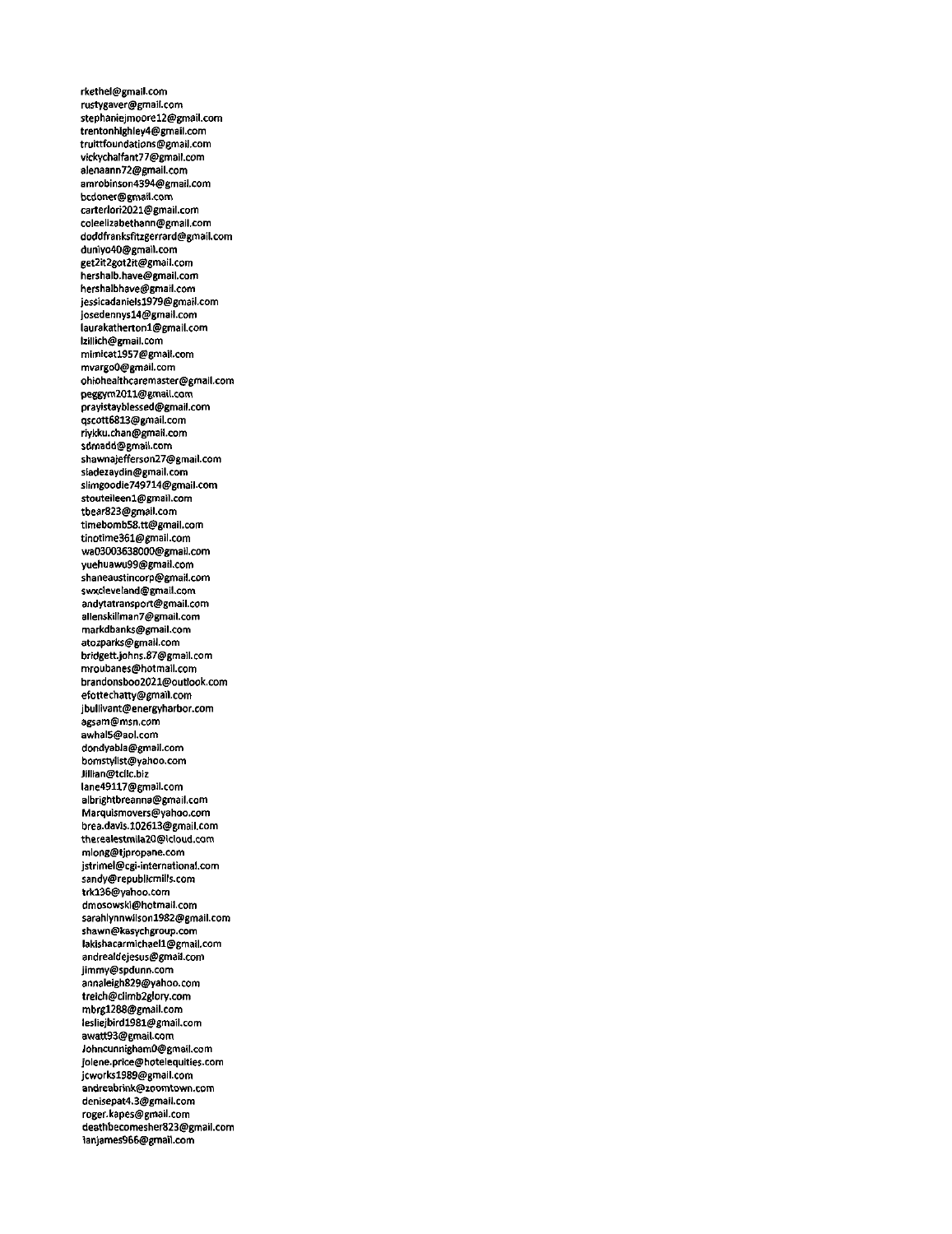afugate04@iclood.com marshagram\$44@gmail.com hannah@seohioport.com conleyjenn78@gmail.com letsshine2100@gmall.com mbramkamp@mmdrywall.com irifo@auroraacademy-ohio.com autumnbrookechandler@gmail.com vjcriner@gmail.com kyle@alphanewsmn.com heaton.johnny98@gmall.com Briansnl985@gmail.com bjohnson@blackrockres.com staceyfall@gmail.com gardenlady360@gmail.com martl02234@aol.tom tmiller2022@roadrunner.com jkcornerstone@aol.com kailahgta2020@gmail.com cassanmybabys34@icloud.com melaniew77@outlook.com Mslovemovies@gmail.com elise@capitoledgeco.com simp5Sl5@gmall.com istuart@biueracermidstream.com debtomas2ewski@yahoo.com kmackay32@yahoo.com ericbaloun34@gmail.com dirtywalter@hotmail.com citymanager@greenfieldohio.net nmchad@yahoo.com<br>Nmcsncricpbc@aol.com Nmcsncrlcpbc@aol.com jeroldlones216@gmail.com eii2abethannecole@yahoo.gov.30l johnlustig40@gmail.com kaYlareneesix@gmail.com ritacisco79@gmail.com nestlyk@gmail.com milly655@hotmail.com jcerni@cerni.com michaeletingoff@gmail.com belindal22l04@gmail.com actionsignsinc@gmail.com Htina33@gmail.com mbehlke@yahoo.com richpines@gmail.com heavyg909@yahoo,corr. 3dkinsc35@yahoo.com worldrecordem8il@yahoo.com ystayner02@gmaii.com sophiaschneider@chebschools.com sanvemaa@gmail.com steve\_crum@ibew.org AshleyAngell004@gmail.com johnsygula@yahoo.com collint916@yahoo.com jenniferhemphill@yahoo.com Jamesvicki90@yahoo.com wilsoncharles542@gmail.com<br>ckleinke90@gmail.com cWeinke90@gmail.com sndpmukherjee007@gmail.com ctshin@cinci.rr.com rontrellwindham3390@gmail.com lethalafair@aol.com starrmoon771@gmail.com Chaspalm3866@gmai1.com krnslx6@gmail.com testtestl@Yopmall.com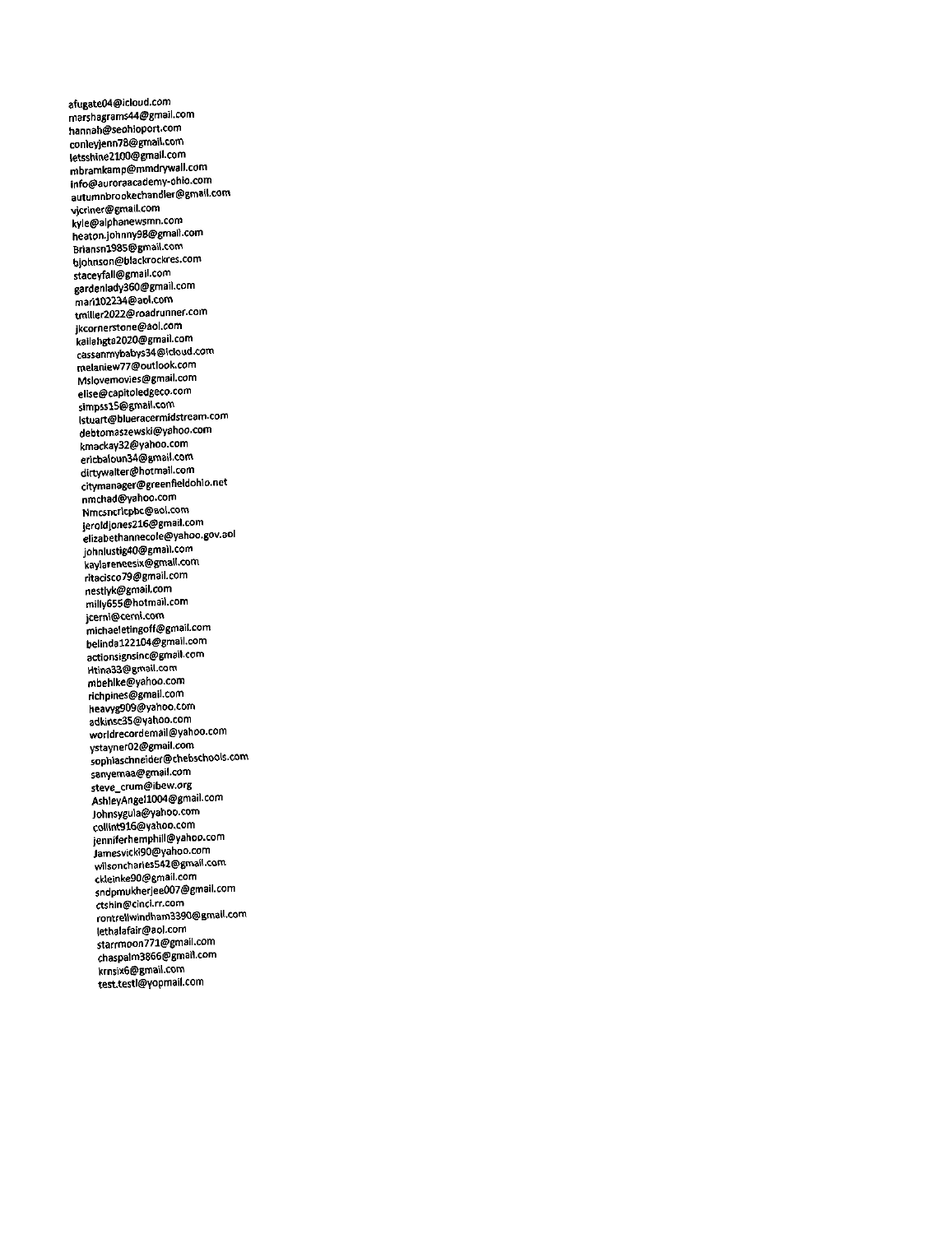1-800-PACK-RAT LLC 11640 NORTHPARK DR., SUITE 200 WAKE FOREST NORTH CAROLINA 27587 3RD GENERATION MOVING & STORAGE CO 126 OAK ST MARION OHIO 43302

ABC MOVERS INC 1020 JACKSON STREET TOLEDO OHIO 43624

A THRU Z'S COMPLETE PIANO SERVICE LLC 12412 SCHREIBER RD VALLEY VIEW OHIO 44125

A TO Z MOVING AND DRIVING LLC P.O BOX 29566 CLEVELAND OHIO 44129

A-1 PIANO & ORGAN MOVERS INC 4524 WEBSTER ST DAYTON OHIO 45414

ACCELERATED MOVING & STORAGE INC 4600 HOMER OHIO LANE GROVEPORT OHIO 43125

ACE RELOCATION SYSTEMS INC DBAMILLS VAN LINES 14675 FOLTZ PARKWAY STRONGSVILLE OHIO 44149

AJP PIANO MOVING SPECIALIST LLC. 1145 HIGHBROOK ROOM 406 AKRON OHIO 44301

ALEXANDER MOVING COMPANY 7480 CLOVER AVE MENTOR OHIO 44060

ALL MY SONS MOVING & STORAGE OF CINCINNATI LLC 4750 LAKE FOREST DR STE 124 CINCINNATI OHIO 45242

ALL MY SONS MOVING & STORAGE OF CLEVELAND LLC 15224 NEO PARKWAY GARFIELD HEIGHTS OHIO 44128

ALL MY SONS MOVING & STORAGE OF COLUMBUS LLC 4449 EASTON WAY STE 400 COLUMBUS OHIO 43211

ALL SERVICE MOVING & STORAGE INC 1277 E SCHAAF RD STE 1A BROOKLYN HTS OHIO 44131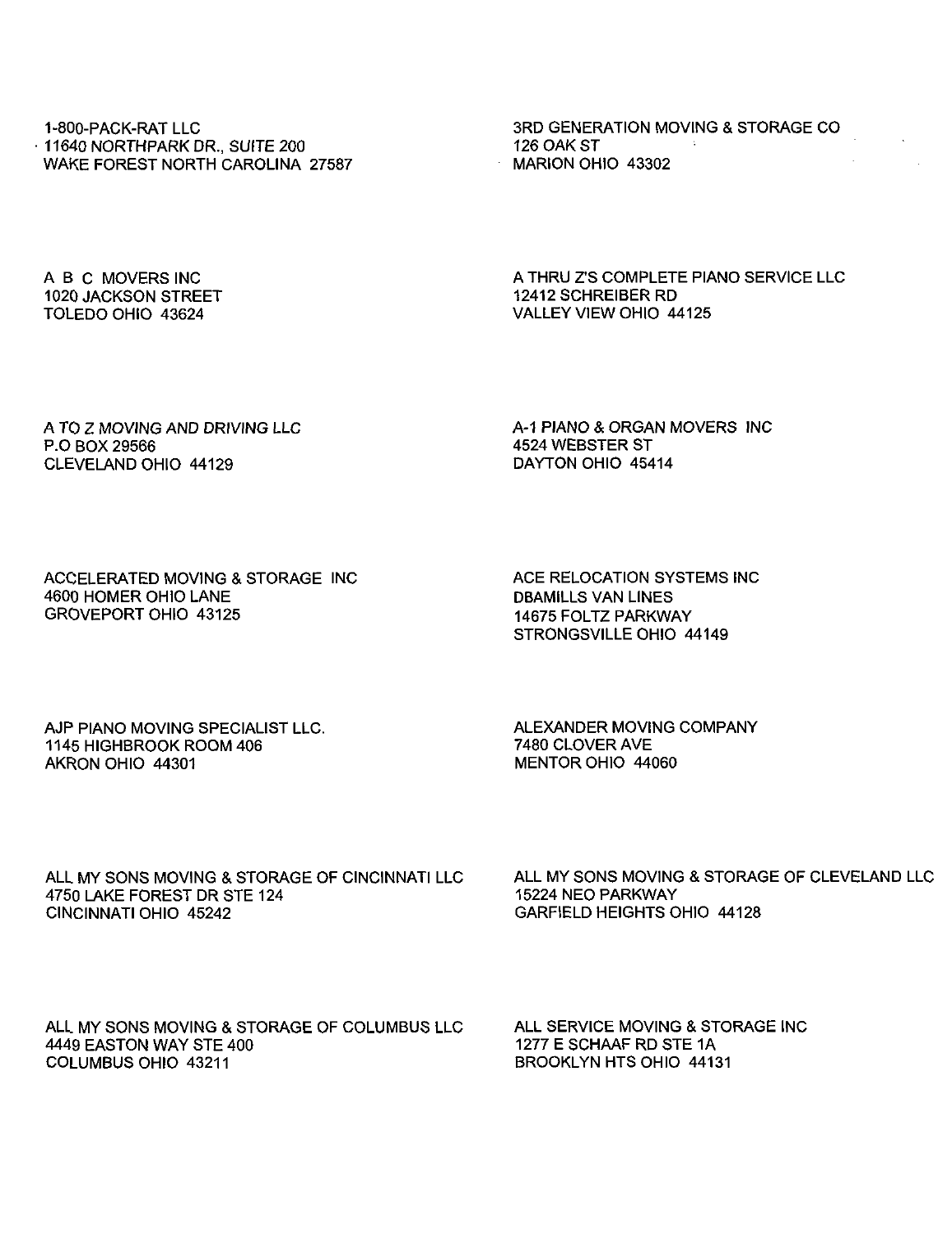ALL SERVICE MOVING & STORAGE INC 1277 E SCHAAF RD STE 1A BROOKLYN HTS OHIO 44131

ALLIED PIANO MOVERS INC 15757 EUCLID AVE CLEVELAND OHIO 44112

AMERICA'S CHOICE JM LLC DBAFASTGOOD4CHEAP 3800 LACON RD HILLIARD OHIO 43026

AMERICAN LOGISTICAL SERVICES AND SUPPLY LLC DBAAMERICAN MOVING AND STORAGE OF OHIO 470 SCHROCK RD STE C COLUMBUS OHIO 43229

AMERICAN MOVING & STORAGE LTD DBAALL AMERICAN MOVING, STORAGE AND DELIVERY 3890 TWIN CREEKS DR COLUMBUS OHIO 43204

AMERICAN QUALITY MOVING LLC 898 CALLA RD E YOUNGSTOWN OHIO 44514

AMERICAN WAY VAN & STORAGE INC 1001 S BROWN SCHOOL RD VANDALIA OHIO 45377

ANSHUTZ ENTERPRISES LTD DBAMOVERS MATTRESSES & MORE 141 MAIN ST WADSWORTH OHIO 44281

APARTMENT MOVER CO PO BOX 609431 CLEVELAND OHIO 44109 ARK MOVERS LTD 6816 GREENLEAF AVE. PARMA HTS. OHIO 44130

ARMBRUSTER MOVING & STORAGE 2160 WEST 106TH STREET CLEVELAND OHIO 44102

ARMSTRONG RELOCATION COMPANY OHIO LLC 3359 BRUENING AVENUE SW CANTON OHIO 44706

ARPIN PREFERRED MOVERS INC 3516 WRIGHTWAY ROAD DAYTON OHIO 45424

AWRS LLC DBAEKOMOVERS USA 105 STABLEWATCH COURT MONROE OHIO 45050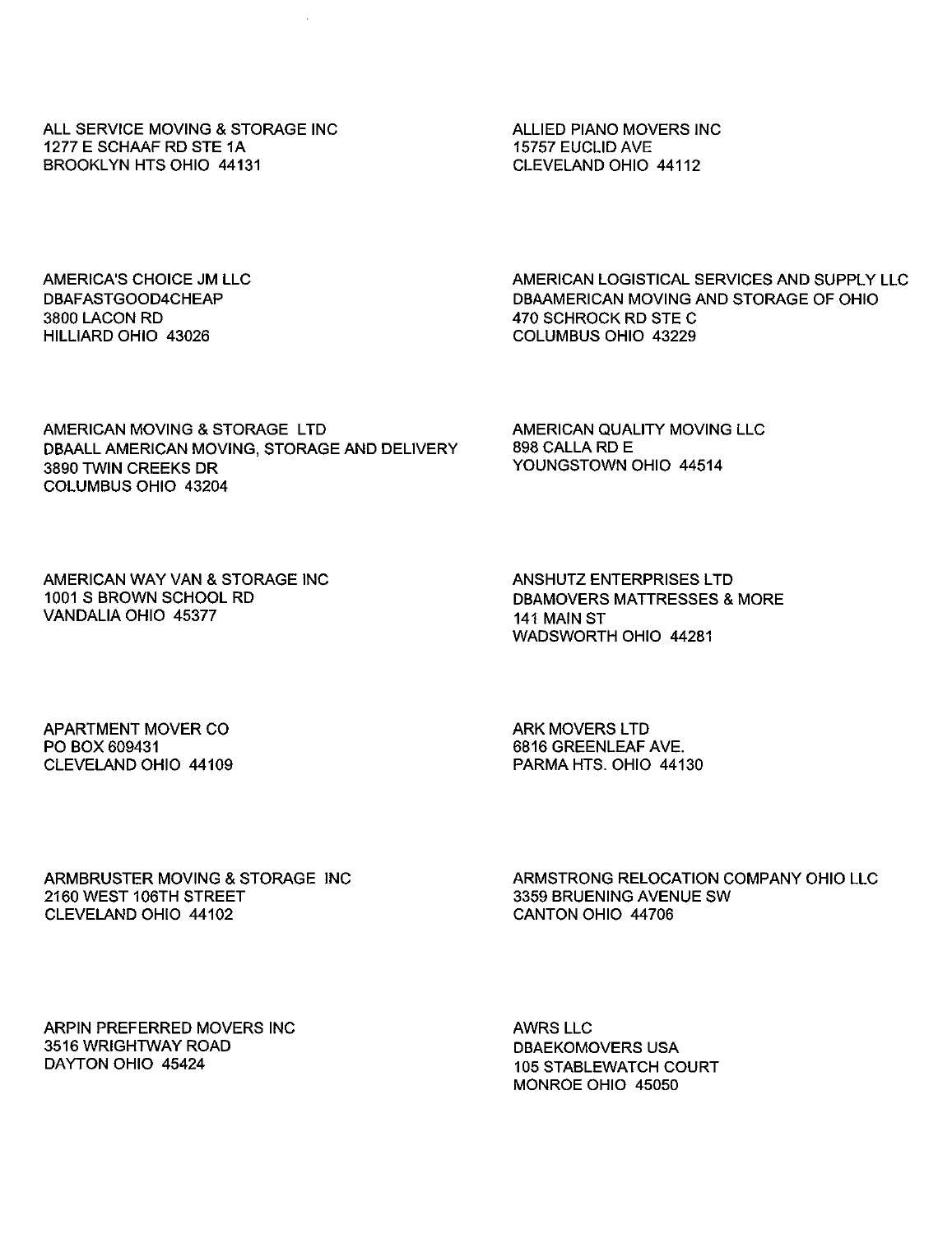AWRS LLC DBAEKOMOVERS USA 105 STABLEWATCH COURT MONROE OHIO 45050

B&D ESTATE SALES LLC 2518LEFEVRE RD TROY OHIO 45373

BELL MOVING & STORAGE INC DBABELL MOVING & STORAGE 4075 PORT UNION ROAD FAIRFIELD OHIO 45014

BELTMANN GROUP INC DBABELTMAN RELOCATION GROUP 1105 VALLEY BELT RD CLEVELAND OHIO 44131

BEREA MOVING & STORAGE CO DBAWOOD-LEE INTERNATIONAL ART HANDLING CO 4755 W 150TH ST CLEVELAND OHIO 44135

BERGER OHIO INC DBABERGER CINCINNATI: BERGER COLUMBUS: BERGER CLEVELAND 9770 INTER OCEAN DR CINCINNATI OHIO 45246

BHH SERVICES LLC 1110 MARKET ST - SUITE 502 CHATTANOOGA TENNESSEE 37402 BLACK TIE MOVING CINCINNATI LLC 20 S 3RD ST STE210 COLUMBUS OHIO 43215

BLACK TIE MOVING CLEVELAND LLC 20 S 3RD ST STE 210 COLUMBUS OHIO 43215

BLACK TIE MOVING COLUMBUS LLC 20 S 3RD ST STE 210 COLUMBUS OHIO 43215

BLAZING STAR INVESTMENTS INC DBAUNITS OF COLUMBUS 3635 ZANE TRACE DR COLUMBUS OHIO 43228

BLUE MEN MOVING LLC 5101 PARK AVENUE WEST SEVILLE OHIO 44273

BRENDAMOUR MOVING & STORAGE INC 2630 GLENDALE MILFORD RD CINCINNATI OHIO 45241

BRET THOMAS DBAAAA ALWAYS MOVING 12429 MORSE RD SW PATASKLA OHIO 43062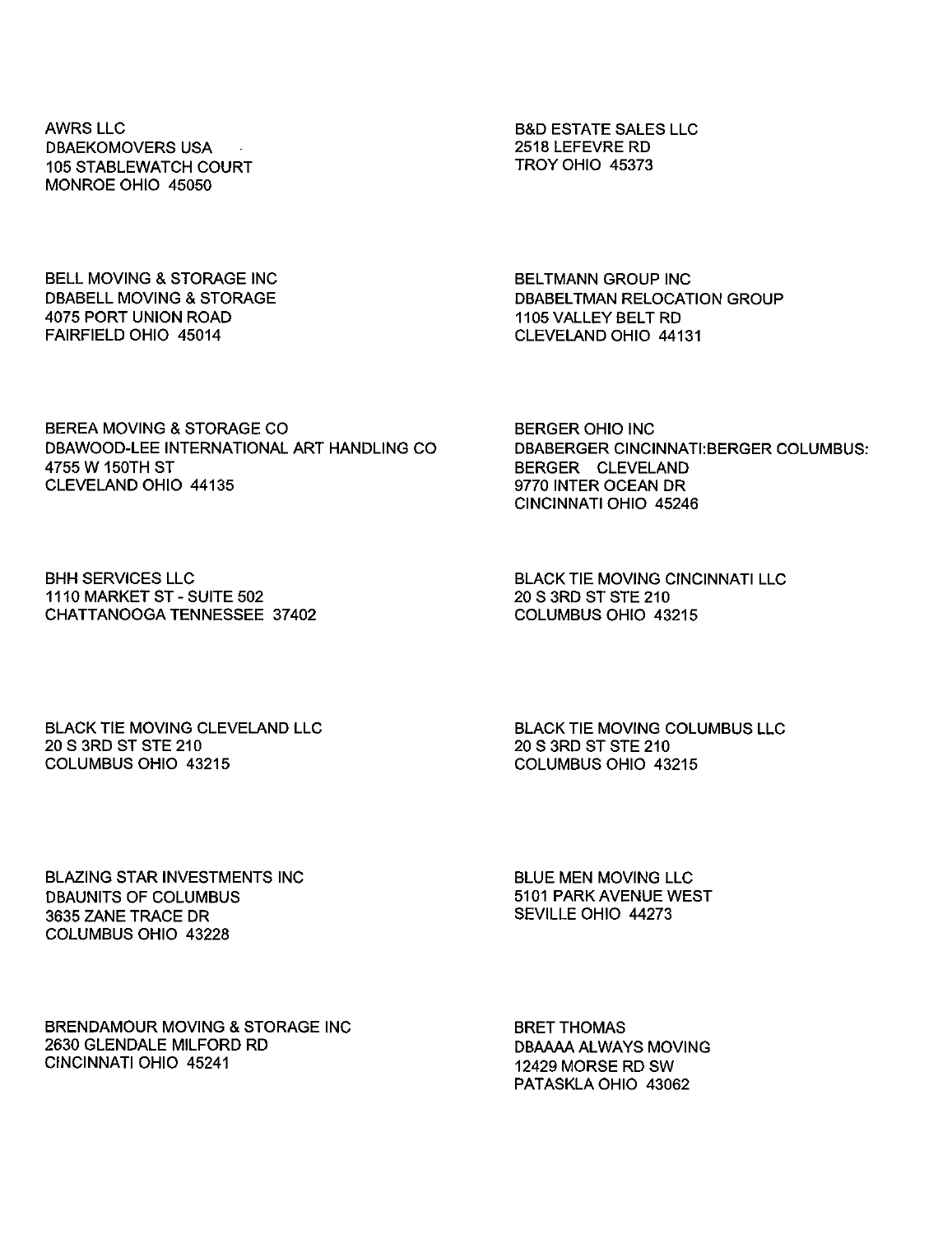BRET THOMAS DBAAAA ALWAYS MOVING 12429 MORSE RD SW PATASKLA OHIO 43062

BUSINESS ON THE MOVE LLC 18200 BROOKPARK ROAD CLEVELAND OHIO 44135

BUDD VAN LINES INC DBABUDD VAN LINES 24 SCHOOLHOUSE RD SOMERSET NEW JERSEY 08875

CAMPBELL BROTHERS MOVING INC 1300-F COLLINS RD LANCASTER OHIO 43130

CARTER MADISON LLC DBATWO MEN AND A TRUCK 2706 EASTON ST NE NORTH CANTON OHIO 44721

CELINA MOVING & STORAGE INC 1901 INDUSTRIAL DRIVE CELINA OHIO 45822

CHAMPION MOVING LLC 34300 LAKELAND BLVD EASTLAKE OHIO 44094

CHESAPEAKE TRANSFER LLC 7136 COUNTY ROAD 15 CHESAPEAKE OHIO 45619

CINCINNATI ASCENT DBATWO MEN AND A TRUCK 1091 READING ROAD MASON OHIO 45040

CINCINNATI PRIME LLC DBATWO MEN AND A TRUCK 5930 CHEVIOT ROAD CINCINNATI OHIO 45247

CLARK AND SONS MOVING LLC 3531 WERK RD APTS CINCINNATI OHIO 45248

CLARK FAMILY MOVING 659 N OHIO AVE SIDNEY OHIO 45365

CLEVELAND RELOCATION SERVICES LLC 7295 TROTTER LN UNIT D MENTOR OHIO 44060

COFFEE MOVERS INC 7561 JACKS LANESTE.A CLAYTON OHIO 45315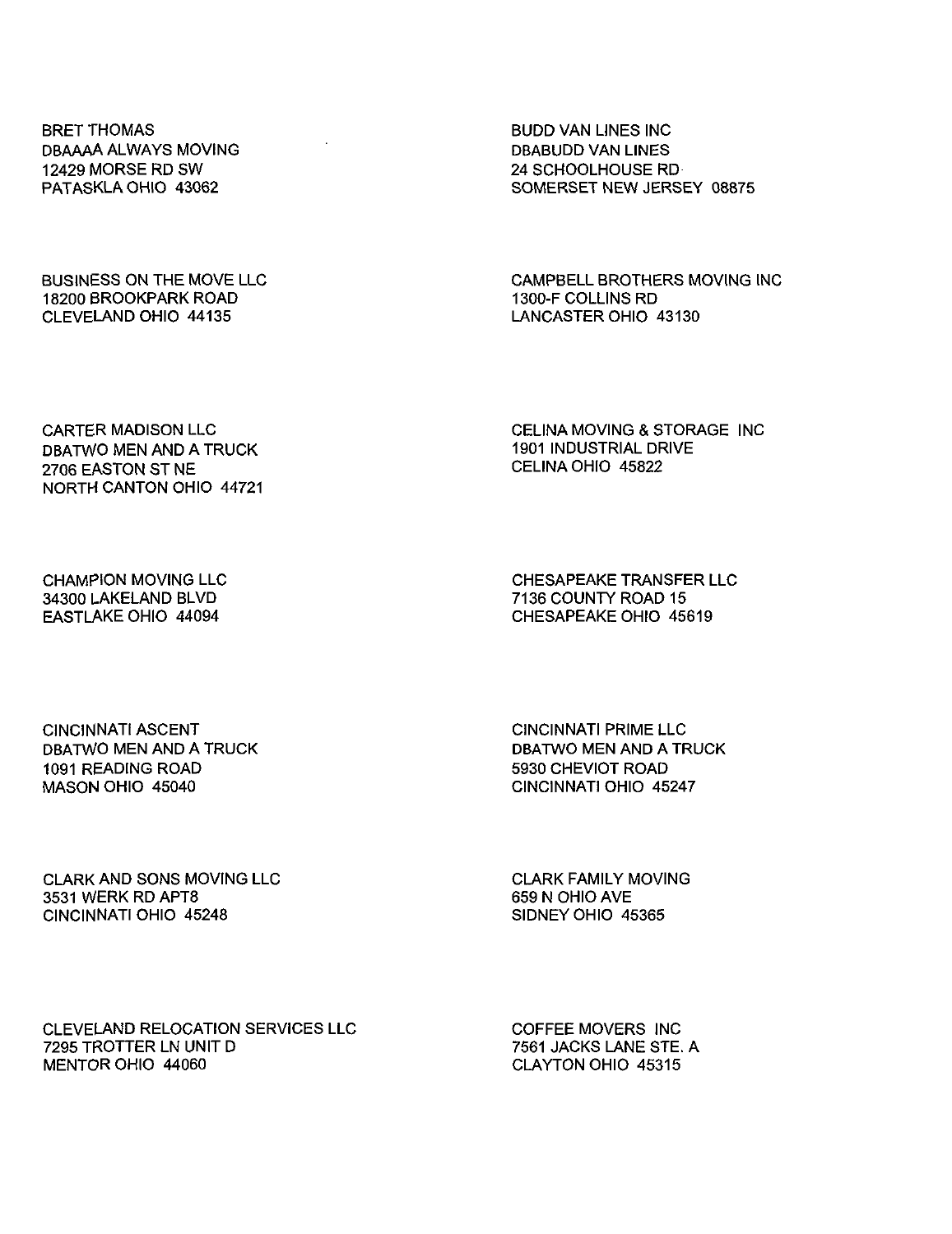COFFEE MOVERS INC 7561 JACKS LANE STE. A CLAYTON OHIO 45315

COLUMBUS EASY MOVE INC 1130 MILEPOST DRIVE COLUMBUS OHIO 43228

CORRIGAN MOVING SYSTEMS-ANN ARBOR INC 12377 WILLIAMS RD PERRYSBURG OHIO 43551

COUNTRY WIDE MOVING & STORAGE INC 1001 BROWN SCHOOL RD VANDALIA OHIO 45377

CR MOYER LOGISTICS LLC DBAMOYER'S MOYERS 7909 E BROAD ST SW PATASKALA OHIO 43062

CUSTOM MOVERS LLC 1282 ESSEX AVENUE COLUMBUS OHIO 43201

D & D MOVING INC 7085 AVON BELDEN RD N RIDGEVILLE OHIO 44039 DAVIS PIANO MOVING INC 784 KEVIN DR COLUMBUS OHIO 43224

DCR MOVING & STORAGE INC DBATOBIN BROS MOVING & STORAGE 4157 GARDENDALE AVE DAYTON OHIO 45417

DEBO MOVING & STORAGE INC 1508 B STATE STW BADEN PENNSYLVANIA 15005

DUSSAULT MOVING INC 13000 ATHENS AVENUE LAKEWOOD OHIO 44107 E&VVENTURESINC DBATWO MEN AND A TRUCK/AKRON 1511 E MARKET STREET AKRON OHIO 44305

E E WARD MOVING & STORAGE CO LLC 2235 SOUTHWEST BOULEVARD SUITE H GROVE CITY OHIO 43123

EARLEY & SONS RELOCATION LLC 3711 SHIELDS RD CANFIELD OHIO 44406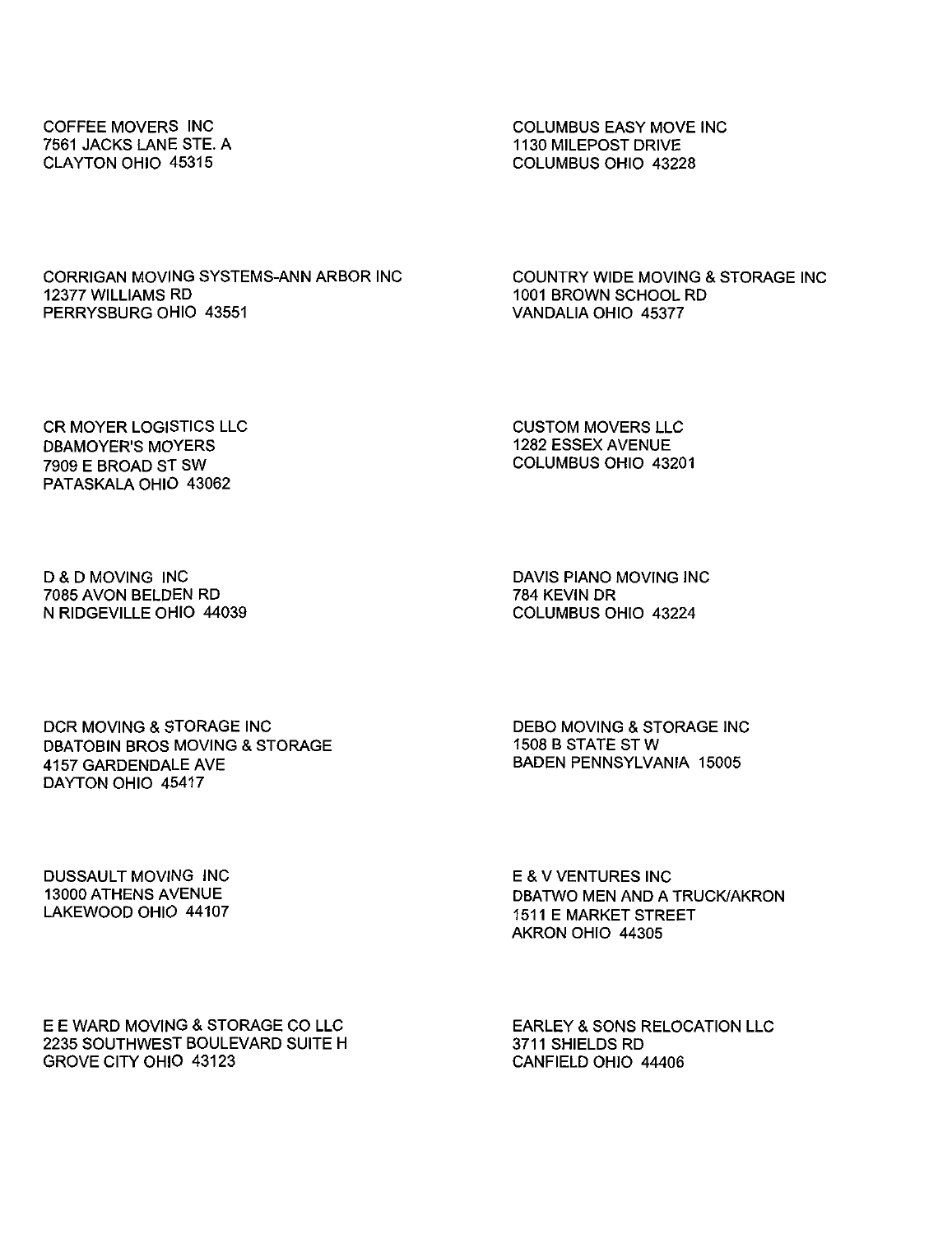EARLEY & SONS RELOCATION LLC 3711 SHIELDS RD CANFIELD OHIO 44406

EDWARD EYRING & SONS INC 638 MOORE RD UNIT A AVON LAKE OHIO 44012

ELITE MOVING ABD TRANSPORT LLC 4497 PEARL LN BATAVIA OHIO 45103

FINAL DESTINATION MOVING COMPANY LLC 6195 BISHOP RD GENEVA OHIO 44041

FIVE STAR MOVING & STORAGE INC 18192 STATE ROUTE 7 MARIETTA OHIO 45750

FLV LOGISTICS LLC 3365 LADY PALM DR MASON OHIO 45040

FLYERFORCE LLC DBATWO MEN AND A TRUCK 11445 ROCKFIELD COURT CINCINNATI OHIO 45241

GEORGE MOVING & STORAGE INC 121 TRI COUNTY DRIVE BLDG. 5 FREEDOM PENNSYLVANIA 15042

GIBSON MOVERS INC 1101 MILLVILLE AVE HAMILTON OHIO 45013 GLASS CITY MOVERS LLC 2430 TREMAINSVILLE ROAD TOLEDO OHIO 43613

GOOSE ROCKS ENTERPRISES LLC DBACOLLEGE HUNKS HAULING JUNK & MOVING 5890 CHANDLER CT STE A WESTERVILLE OHIO 43082

GREATER DAYTON MOVING & STORAGE INC 3516 WRIGHTWAY RD DAYTON OHIO 45424

GUARDIAN RELOCATION OF OHIO INC 1570 INTEGRITY DR E COLUMBUS OHIO 43209

HERCULES MOVERS LLC 229 LANDOVER RD GAHANNA OHIO 43230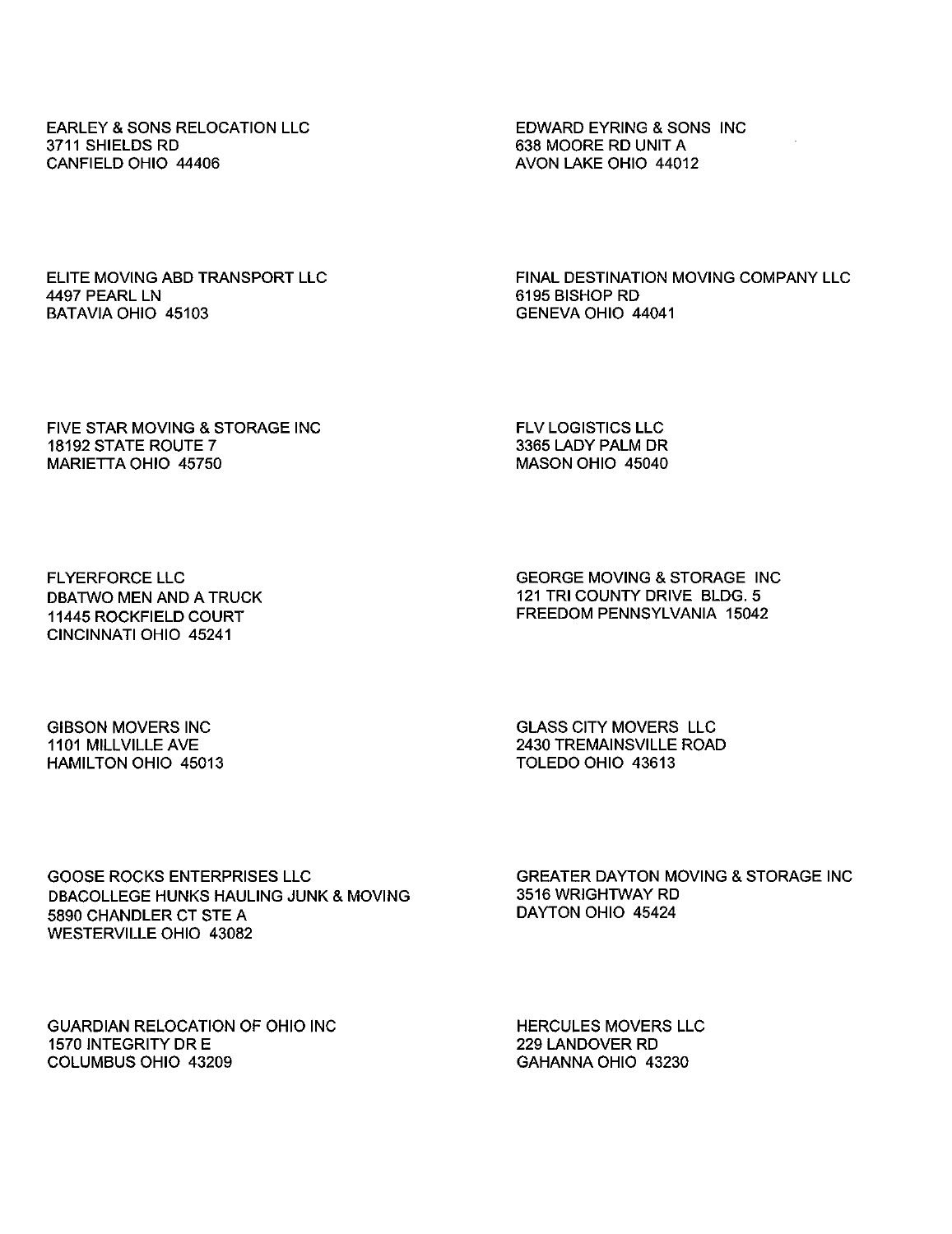HERCULES MOVERS LLC 229 LANDOVER RD GAHANNA OHIO 43230

HERLIHY MOVING AND STORAGE INC 747 MARIETTA ROAD CHILLICOTHE OHIO 45601

HOLLAND MOVERS LLC 1539 HOLLOWAY RD HOLLAND OHIO 43528

HOMETOWN MOVERS LLC 3[201 BELMONT ST., STE 513 BELLAIRE OHIO 43906

HOWARD SCHULTZ DBAHOWARD MOVING & STORAGE 2876 S BANTAM RD BETHEL OHIO 45106

HUFFYS MOVERS INC 6056 CHANNINGWAY BLVD COLUMBUS OHIO 43232

IMLACH MOVERS INC 28349 FORT ST TRENTON MICHIGAN 48183 INDEPENDENT SVL LLC 1714 COUNTY ROAD 1095 ASHLAND OHIO 44805

INFORMED SENIOR MOVES LLC 2339 CHESTNUT DR WESTLAKE OHIO 44145

INTEGRITY MOVING & MOBILE STORAGE LLC 2050 CORVAIR BLVD COLUMBUS OHIO 43207

J & J SQUIRES CONTRACTING LLC DBAAFFORDABLE RELOCATION SERVICES 4112 N HAVEN AVE TOLEDO OHIO 43612

J & R MOVING & STORAGE INC 8077 LEAVITT RD ELYRIA OHIO 44001

J HERSCHEL KENDRICK MOVING & STORAGE INC 4317 N. ST.RTE. 48 LEBANON OHIO 45036

**J-TRAC INC** DBADEARMAN MOVING & STORAGE COMPANY 961 N MAIN ST MANSFIELD OHIO 44902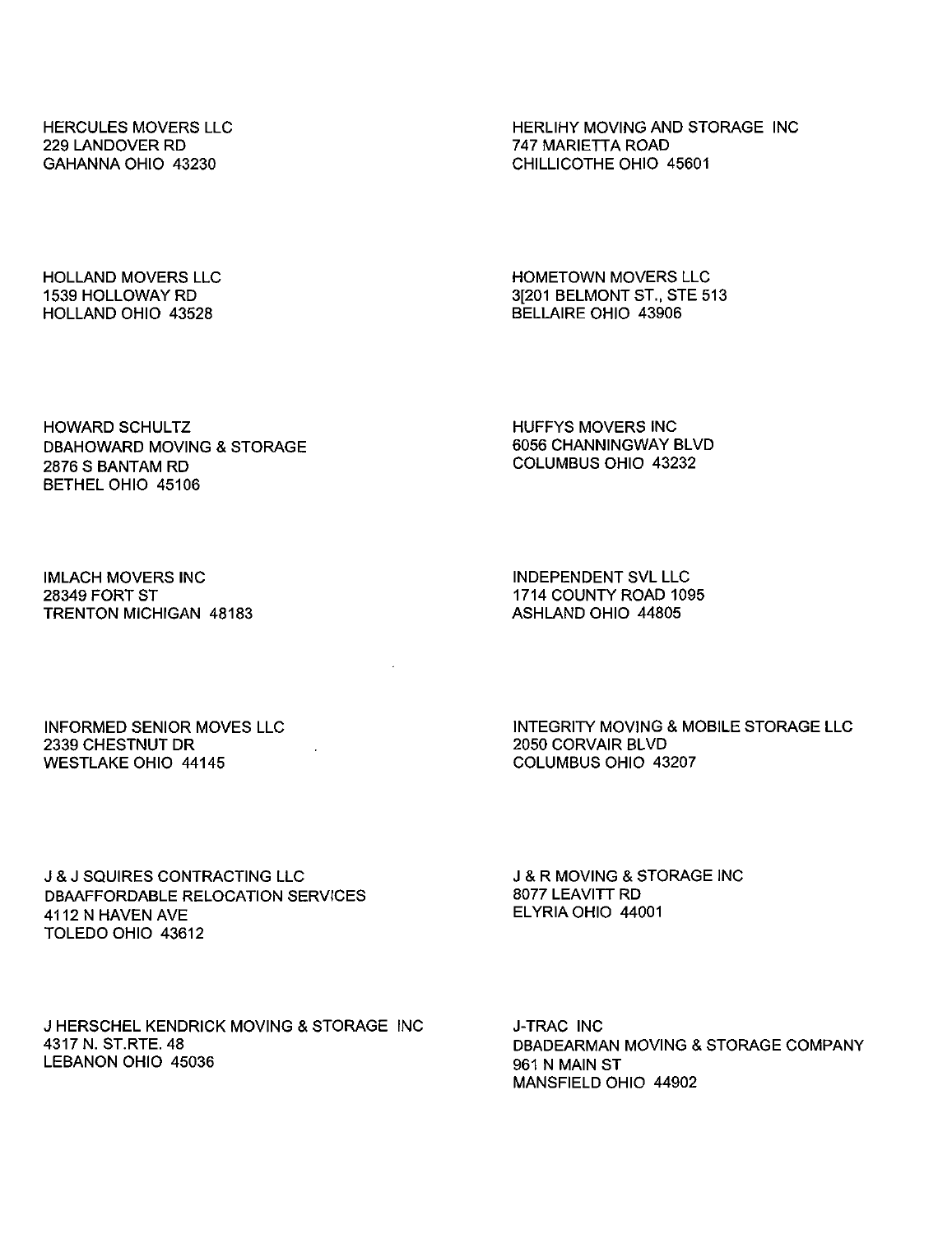J-TRAC INC DBADEARMAN MOVING & STORAGE COMPANY 961 N MAIN ST MANSFIELD OHIO 44902

JAYSON FOUST DBAOUTSIDE THE BOX MOVING 658 GALLOP LANE MARYSVILLE OHIO 43040

JACKSON EXPRESS SERVICES LLC DBAJACKSON EXPRESS SERVICES 1439 E 175TH ST CLEVELAND OHIO 44110

JEFFERS MOVING AND STORAGE CO LLC 1692 SWOPE RD BETHEL OHIO 45106

JOANN HOLMES DBAAARON ALLEN MOVING 1520 HARMON AVENUE UNIT 671 COLUMBUS OHIO 43223

JOE GARBUGLIO DBAAIM MOVING SERVICES 2179 EAST LIVINGSTON AVENUE COLUMBUS OHIO 43209

JOSH SZCZUR DBAFOX RELOCATION SERVICE 5830 E HOLLYBROOK SYLVANIA OHIO 43560

JOYCE VAN LINES INC 2525 N. SHADELAND AVE., UNIT 50 INDIANAPOLIS INDIANA 46219

JRMJ LLC 5511 MORGAN ST MAPLE HEIGHTS OHIO 44137 JULIE RAYBURN ENTERPRISES LLC DBAJULIE'S MOVERS 755 US 23 NORTH SUITE A DELAWARE OHIO 43015

KASH MOVING CORP 17536 DALEVIEW DR LAKEWOOD OHIO 44107 KBM CORPORATION DBAADVANTAGE MOVERS & ADVANTAGE APT MOVERS 70 PARK VILLA CT CENTERVILLE OHIO 45459

KETTERING MOVING & STORAGE 3757 S DIXIE DR KETTERING OHIO 45439

KGH LLC DBAMOVE IT NOW 5237 DARROW RD STE 12A HUDSON OHIO 44236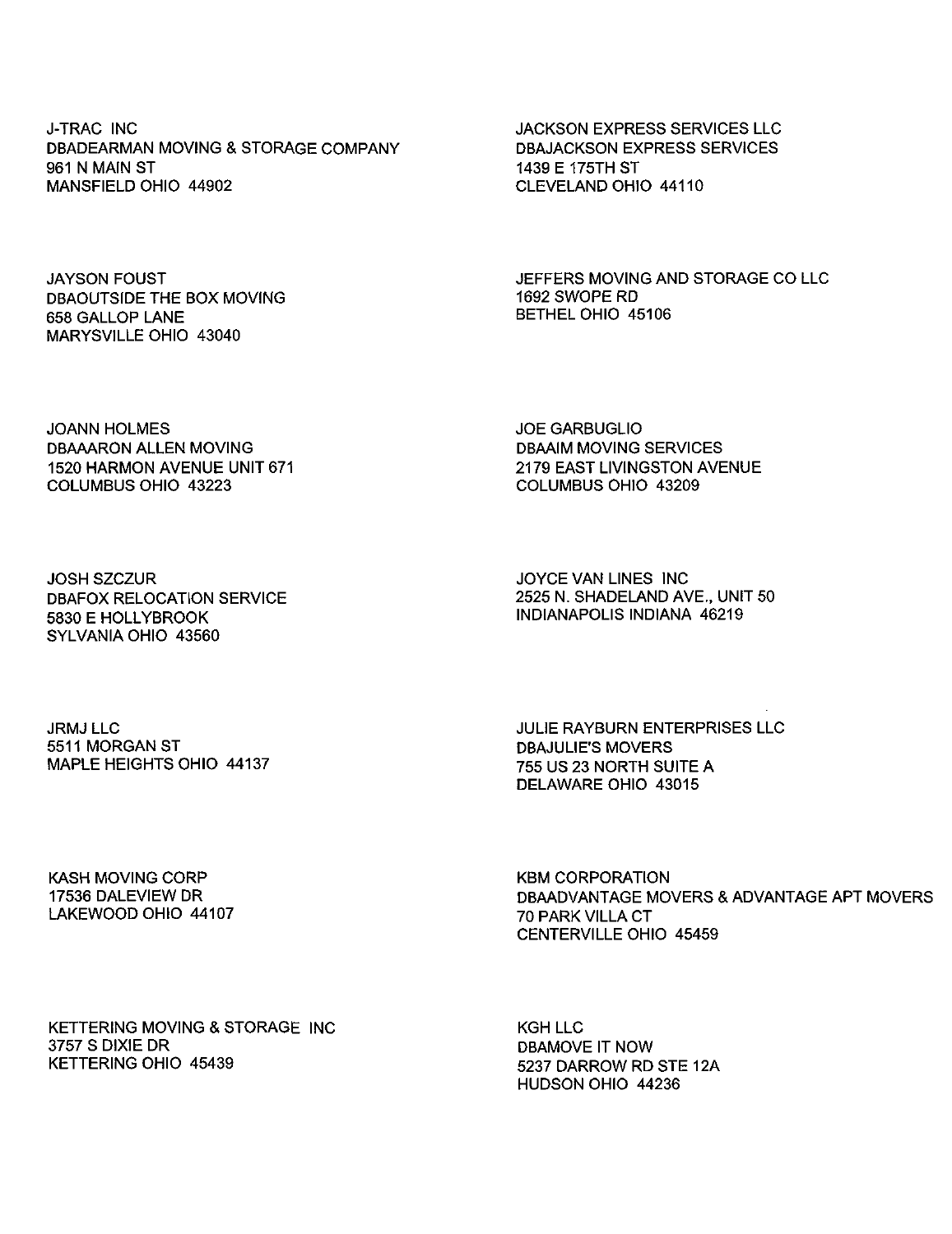KGH LLC DBAMOVE IT NOW 5237 DARROW RD STE 12A HUDSON OHIO 44236

KP QUALITY INC 7 WYOMING DR HUNTINGTON STATION NEW YORK 11746

KRUPP MOVING SERVICES LLC 790 E HUTTON RD WOOSTER OHIO 44691

KT AND SONS MOVING COMPANY 1579 WINCHESTER AVE LAKEWOOD OHIO 44107

LACEY ENTERPRISES LLC DBATWO MEN AND A TRUCK PO 294 BELLBROOKOHIO 45305

LANE'S MOVING & STORAGE INC 245 E MURPHY ST LIMA OHIO 45801

LASTRUN ENTERPRISES INC DBAZIPPY SHELL COLUMBUS 8822 LINKSWAY DR POWELL OHIO 43065

LEADERS MOVING COMPANY DBALEADERS MOVING AND STORAGE 7455 ALTA VIEW BLVD WORTHINGTON OHIO 43085

LEWIS & MICHAEL INC 1827 WOODMAN DR DAYTON OHIO 45420

LEWIS & MICHAEL MOVING & STORAGE INC 845 HARRISBURG PIKE COLUMBUS OHIO 45417

LINCOLN STORAGE INC ONE LIBERTY PLAZA LIBERTY OHIO 64068

LOCKER MOVING & STORAGE INC 131 PERRY DR NW CANTON OHIO 44708

M&B MOVERS LLC 303 N COOPER AVE CINCINNATI OHIO 45215 MAUMEE VALLEY MOVERS INC 29002 BRADNER RD MILLBURY OHIO 43447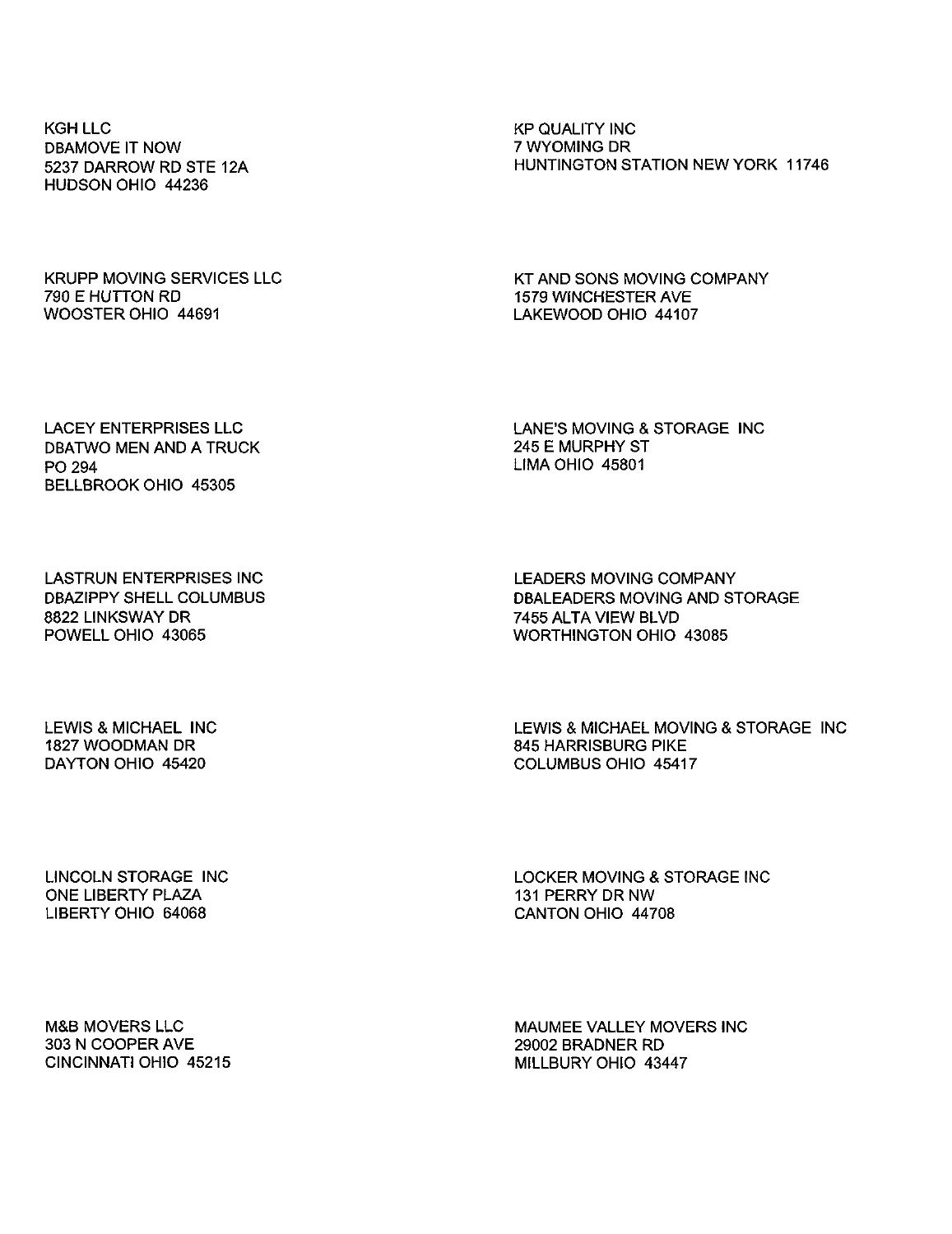MAUMEE VALLEY MOVERS INC 29002 BRADNER RD MILLBURY OHIO 43447

MAYBERRY'S VAN & STORAGE INC 1850 CARDINGTON RD DAYTON OHIO 45409

MCCLAIN TRUCKING INCORPORATED DBAMCCLAIN MOVING 9989 PLUM BROOK LN STRONGSVILLE OHIO 44149

MCKEAN & BURT INC DBAALL WAYS MOVING & STORAGE 338 WEST MAIDEN ST WASHINGTON PENNSYLVANIA 15301

MCSB MOVING SERVICES LLC DBAYOU MOVE ME 11964 TRAMWAY DRIVE CINCINNATI OHIO 45241

MICHAEL A JUSTICE DBAA HOMETOWN MOVING SERVICE 301 SOUTH MARKET STREET SOMERSET OHIO 43783

MICHAEL M THORPE DBAAMERICAN MOVERS 11884 YOUNGSTOWN PITTSBURGH RD PETERSBURG OHIO 44454

MIDFITZ INC DBABERMAN MOVING & STORAGE 23800 CORBIN DR BEDFORD HTS OHIO 44128

MIDWESTERN MOVERS LLC 4480CALIMESA ST LAS VEGAS NEVADA 89115

MIKE WINCHENBACH DBABAMM MOVING AND CLEANING 7919 J BOLENDER RD FELICITY OHIO 45120

MILLER BROS STORAGE LLC DBAUNITS MOVING AND PORTABLE STORAGE OF CINCINNATI 1031 REDNATER CINCINNATI OHIO 45215

MILLER BROTHERS CORPORATION **DBAINSTAMOVE** 1214 CECILIA DRIVE NW STRASBRUG OHIO 44680

MITCHELL'S MOVERS 3G INC 1217 TWP RD 1153 ASHLAND OHIO 44805

MORSE MOVING & STORAGE INC 10049 HARRISON STE 500 ROMULUS MICHIGAN 48174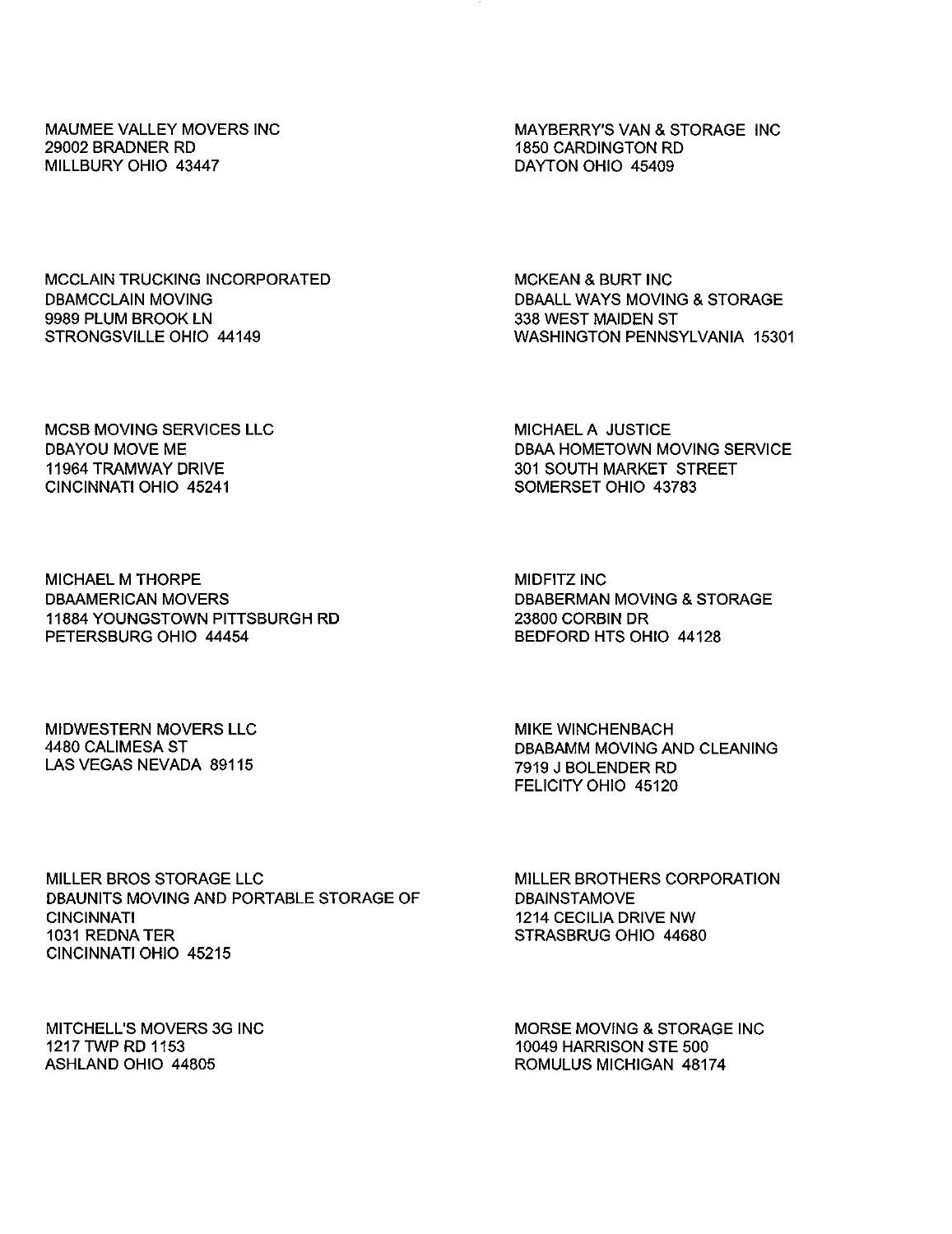MORSE MOVING & STORAGE INC 10049 HARRISON STE 500 ROMULUS MICHIGAN 48174

MORSE VAN LINES LLC DBAMORSE VAN LINES 83 SOUTH STATE STREET PAINESVILLE OHIO 44077

MOVE FOR LESS LLC 380 SOLON ROAD SUITE #5 BEDFORD OHIO 44146

MOVING AHEAD SERVICES LLC DBABRIGHT EYED MOVING 8999 ELM STREET KIRTLAND OHIO 44094

MOVING SOLUTIONS INC 8001 MOVING WAY MENTOR OHIO 44060

MR MOVER OF OHIO INC 6872 COUNTY RD 183 FREDERICKTOWN OHIO 43011

MULLINS MOVING LLC 8300 AIRPORT HWY A HOLLAND OHIO 43528

MVM COLUMBUS INCORPORATED DBAMVM MOVING & STORAGE 2196 WILSON RD COLUMBUS OHIO 43228

## NELSON MARKESBERY MOVING & STORAGE CO INC 7370 INDUSTRIAL ROAD FLORENCE KENTUCKY 41042

NEST TENDERS LTD DBATWO MEN & A TRUCK 6740-L HUNTLEY RD COLUMBUS OHIO 43229

NEW BEGINNINGS MOVING & STORAGE LLC DBAALL WORLD MOVING 21480 ST. CLAIR AVENUE EUCLID OHIO 44117

NEW ROOTS MOVING COMPANY LLC 8001 GLENDEVAN ST NW MASSILLON OHIO 44646

NEW WORLD VAN LINES OF OHIO INC 5875 N ROGERS AVENUE CHICAGO ILLINOIS 60646

NIPPON EXPRESS U S A INC 590 MADISON AVE STE 2401 NEW YORK NEW YORK 10022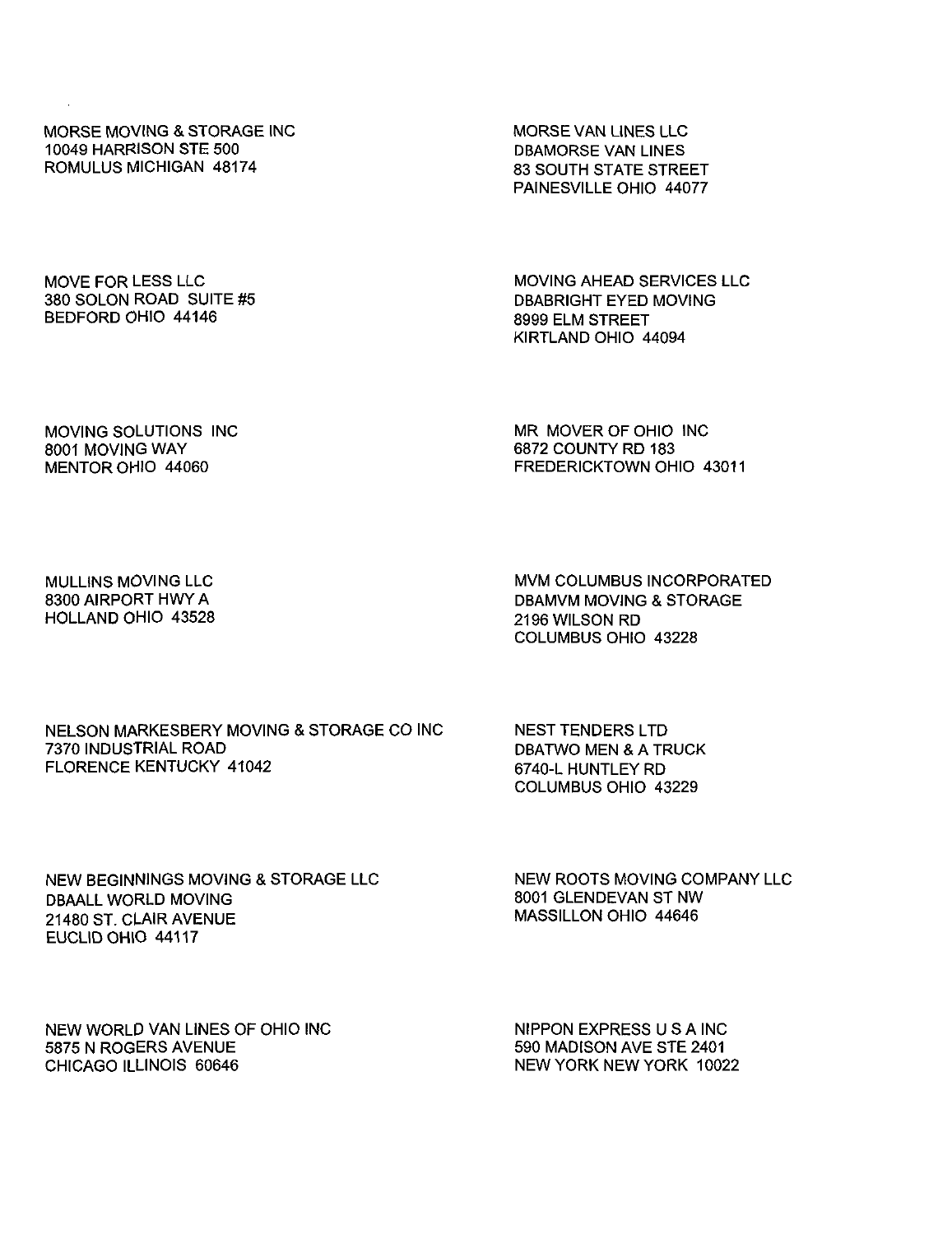NIPPON EXPRESS U S A INC 590 MADISON AVE STE 2401 NEW YORK NEW YORK 10022

1420 LLOYD RD

WICKLIFFE OHIO 44092

NORTH CORRIDOR LOGISTICS DBATWO MEN AND A TRUCK 710 W NATIONAL ROAD VANDALIA OHIO 45377

NORTHCOAST MOVING INC 23500 MERCANTILE RD #H BEACHWOOD OHIO 44122

OHIO CITY MOVING & STORAGE 2200 SCRANTON RD CLEVELAND OHIO 44113

NORTHCOAST MOVING ENTERPRISES INC DBATWO MEN AND A TRUCK/CLEVELAND

> ON DEMAND STORAGE LLC DBAP O D S 3241 CENTERPOINT DR URBANCREST OHIO 43123

P & D TRANSPORTATION INC DBAPUTNAM TRUCKLOAD DIRECT 1705 MOXAHALA AVENUE ZANESVILLE OHIO 43701

PARMA MOVERS INC 8686 BROOKPARK RD. BROOKLYN OHIO 44129

PERRYSBURG MOVING AND HAULING LLC 23960 NORTH DIXIE HIGHWAY PERRYSBURG OHIO 43551

PHILIP J DEMARIO MOVING & STORAGE INC 1414 RAFF RD SW CANTON OHIO 44710

PICKTOWN MOVING LLC DBABLUE MEN MOVING 12760 WESTFALL CIR PICKERINGTON OHIO 43147 PIQUA TRANSFER & STORAGE COMPANY 524 YOUNG ST PIQUA OHIO 45356

planes MOVING & STORAGE INC 9823 CINCINNATI DAYTON ROAD WEST CHESTER OHIO 45069

PLANES MOVING & STORAGE COMPANY OF **COLUMBUS** 2000 DIVIDEND DRIVE COLUMBUS OHIO 43228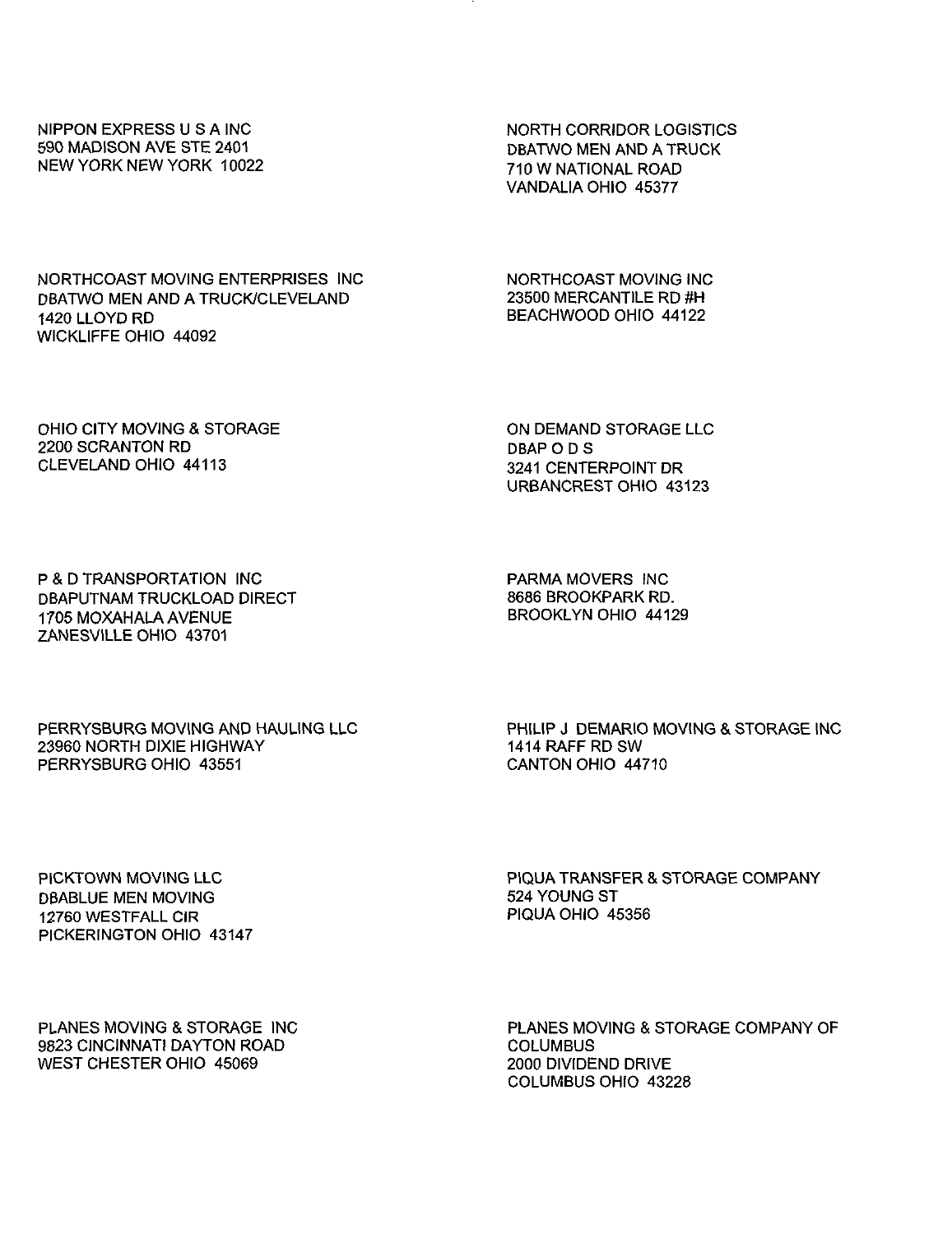PLANES MOVING & STORAGE COMPANY OF **COLUMBUS** 2000 DIVIDEND DRIVE COLUMBUS OHIO 43228

PLANES MOVING & STORAGE OF DAYTON INC 9370 BYERS RD MIAMISBURG OHIO 45342

POWELL MOVING & STORAGE INC DBAPOWELL RELOCATION GROUP 4937 STARR S E GRAND RAPIDS MICHIGAN 49546

PREMIER OFFICE MOVERS LLC 3915 ZANE TRACE DRIVE COLUMBUS OHIO 43228

QUALITY DELIVERY SERVICE 11300 BELLAIRE RD CLEVELAND OHIO 44111

READY 2 ROLL MOVING LLC 1003 BELLWOOD DR LOVELAND OHIO 45140

RELOCATION PLANNERS LLC DBARELOCATION PLANNERS 4119 TONYA TRAIL HAMILTON OHIO 45011

RICHARDS MOVING & STORAGE INC 33455 WINONA ROAD SALEM OHIO 44460

RICK REEDER DBAA-1 MOVERS 6869 STOUDER RD GOSHEN OHIO 45122 RICKY HIGHTOWER DBAHIGHTOWER MOVING 3311 BLACKSTONE DRIVE TOLEDO OHIO 43608

RINEHART DELIVERY & MOVING LLC 14886 PLEASANT VALLEY ROAD CHILLICOTHE OHIO 45601

ROBINSON RELOCATIONS LLC 7672 MONTGOMERY RD - SUITE 207 CINCINNATI OHIO 45236

ROGERS LOGISTICS LLC 310 CAPRICE CT LOVELAND OHIO 45140

ROLLINS MOVING AND STORAGE INC1900ELEFFEL LANE SPRINGFIELD OHIO 45505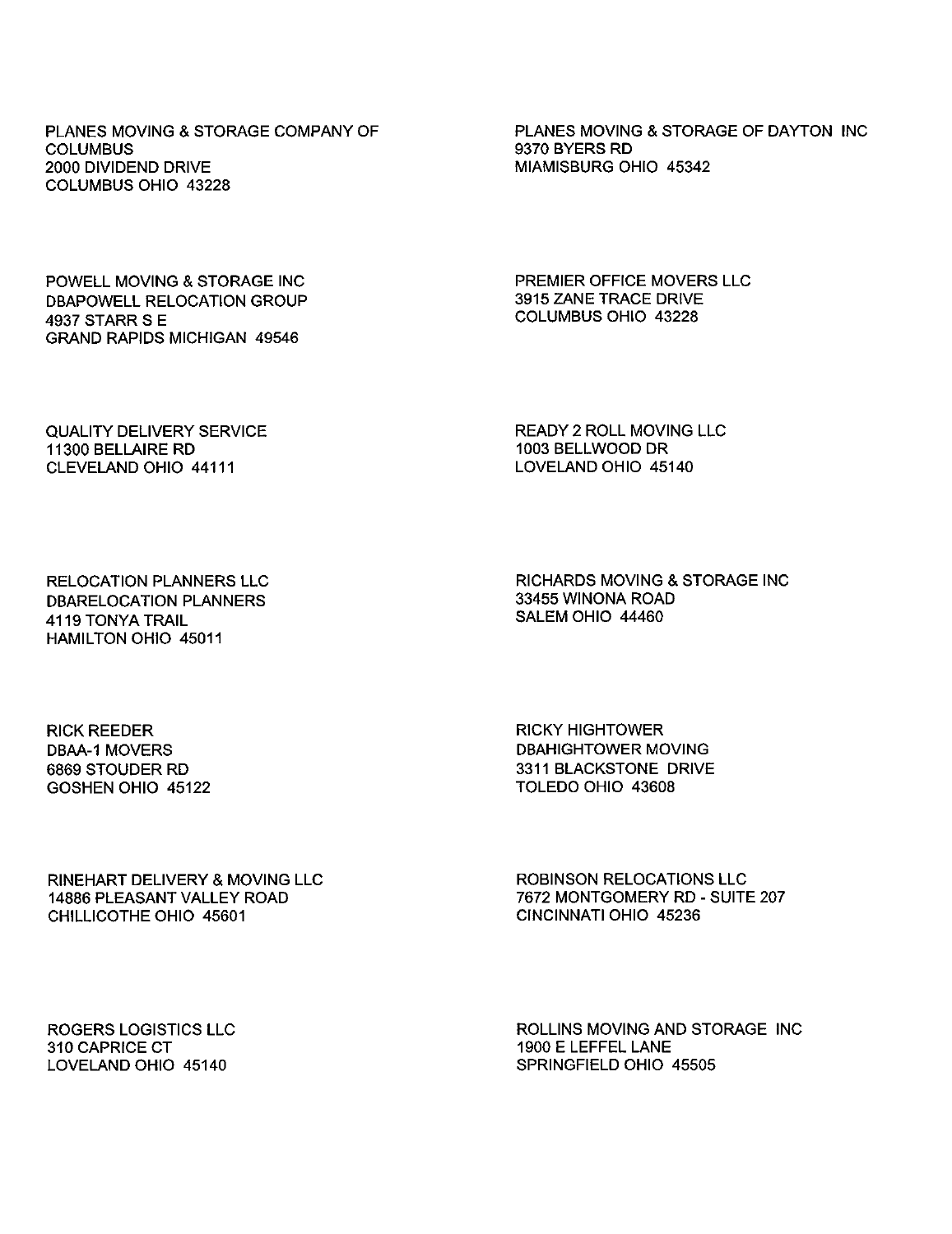ROLLINS MOVING AND STORAGE INC 1900 ELEFFEL LANE SPRINGFIELD OHIO 45505

S & M RELO LLC 115 E MAIN ST FULTON OHIO 43321

S AND S INC LLC DBAOLYMPIAN MOVERS 8575 EVERGREEN TRAILS #310 OLMESTED FALLS OHIO 44138

SAFE & SOUND MOVING COMPANY LLC 637 BLUE BELL RD DAYTON OHIO 45431

SCARLET PIKE LLC DBATWO MEN AND A TRUCK 1006 PEARL ROAD BRUNSWICK OHIO 44212

SEAN P GALLAGHER ENTERPRISES INC DBATWO MEN AND A TRUCK 0315 5265 TRACTOR RD., UNIT H TOLEDO OHIO 43612

SEBASTIAN MOVING SW OHIO LLC 8672 US HIGHWAY 22 AND 3 SABINA OHIO 45169

SHETLER MOVING & STORAGE OF OHIO INC 9917 CHARTER PARK DR WEST CHESTER OHIO 45069

SILVERBACK MOVING INC 4278 FOREST VALLEY COURT WATERFORD MICHIGAN 48328 SOUTH HILLS MOVERS INC 3132 INDUSTRIAL BLVD BETHEL PARK PENNSYLVANIA 15102

STACEY MOVING & STORAGE INC DBASTACEY MOVING & STORAGE 9826 CINCINNATI DAYTON ROAD WEST CHESTER OHIO 45069

STAR MOVING AND STORAGE CO INC 300 DISTRIBUTION CIRCLE, STE T FAIRFIELD OHIO 45014

STAR MOVING SERVICES LLC 275 NORTH UNION ST DELAWARE OHIO 43015

STARK STORAGE & LOGISTICS LLC 521 THIRD ST NE CANTON OHIO 44702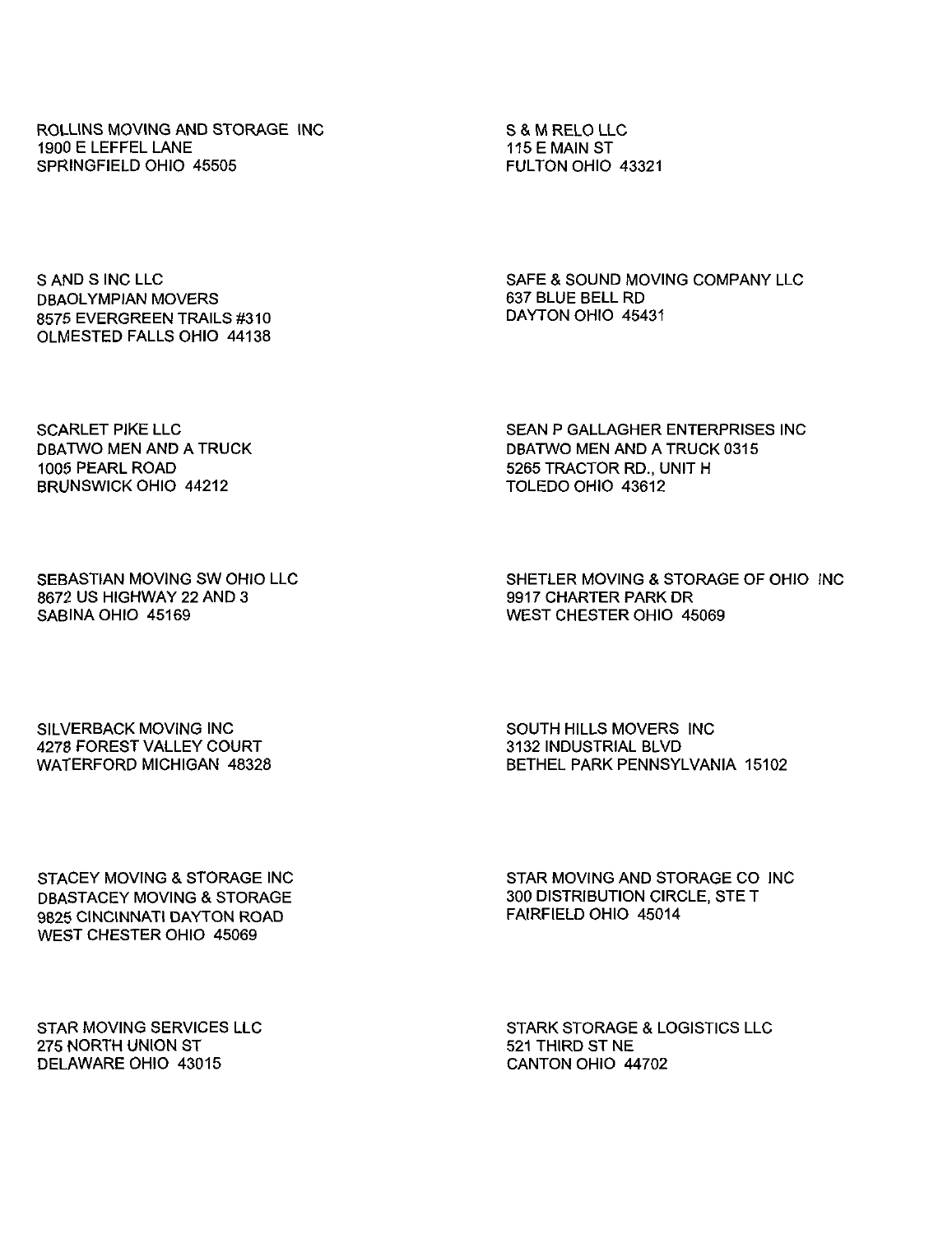STARK STORAGE & LOGISTICS LLC 521 THIRD ST NE CANTON OHIO 44702

STEVENS MOVING & STORAGE INC DBASTEVENS WORLDWID VAN LINES 527 MORLEY DR SAGINAW MICHIGAN 48601

STOUT MOVING LLC 425 LYNSHIRE LANE FINDLAY OHIO 45840 STUDENT MOVERS LLC 9825 CINCINNATI DAYTON ROAD WESTCHESTER OHIO 45069

SUMMIT MOVING AND STORAGE LLC 885 E TALLMADGE AVE AKRON OHIO 44310

SUPERIOR MOBILITY SERVICES LLC 1919 N RIDGE ROAD LORAIN OHIO 44055

TEN CITIES II LLC DBATWO MEN AND A TRUCK 85 KARAGO AVE STE 10 YOUNGSTOWN OHIO 44512

TERRELL LINCOLN DBALINCOLN STAR 2891 CHIMNEY POINT DRIVE COLUMBUS OHIO 43231

THE ANDREWS MOVING & STORAGE COMPANY 10235 PHILIPP PARKWAY STREETSBORO OHIO 44286

THE COTTER MOVING & STORAGE COMPANY 265 W BOWERY ST AKRON OHIO 44308

THE DOW STREET MOVING COMPANY LLC 207 S 1ST ST TIPP CITY OHIO 45371

THE LINCOLN MOVING AND STORAGE COMPANY 8686 BROOKPARK RD. BROOKLYN OHIO 44129

THE MOVING COMPANY LLC 35349 ASPEN ST N RIDGEVILLE OHIO 44039

THE ORIGINAL LUPICA MOVING & STORAGE INC 6511 EASTLAND RD. STE4 BROOKPARK OHIO 44142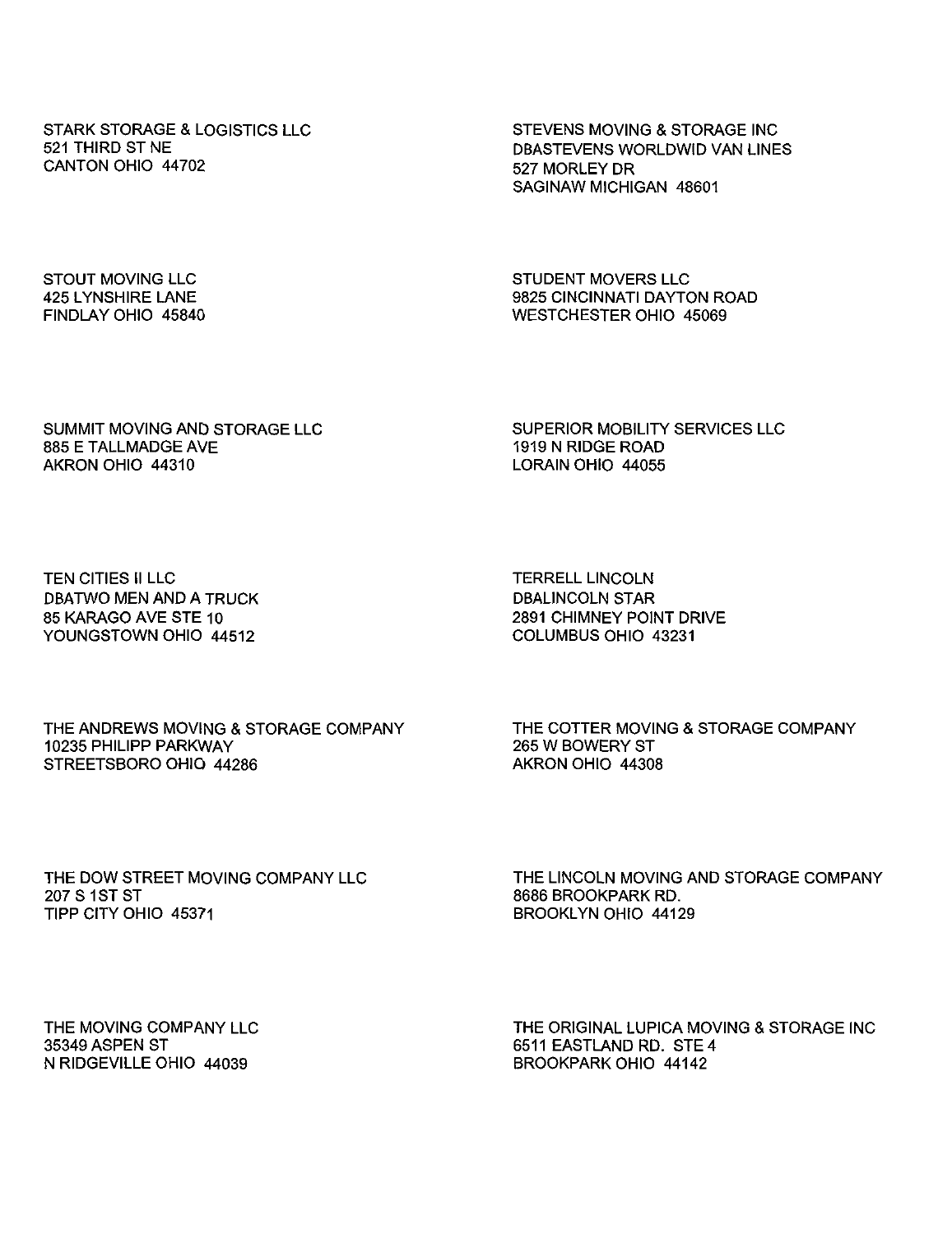the original LUPICA moving & STORAGE INC 6611 EASTLAND RD. STE 4 BROOKPARK OHIO 44142

THE SECURITY STORAGE COMPANY 706 OAK STREET CINCINNATI OHIO 45206

THOMAS BOUILLION DBABOUILLION MOVING & STORAGE 996 SEIP ROAD CHILLICOTHE OHIO 45601

THREEDEN LLC 7747 TYLERSVILLE RD WESTCHESTER OHIO 45069

tony STRINGFELLOW dbaa smooth move 1132 CHEREVILLA CINCINNATI OHIO 45238 TRACI TENNEY DBATRl-COUNTY MOVING ROBBINS AVE NILES OHIO 44446

TYLER MOVING & STORAGE SYSTEMS 240 16TH STREET SW new PHILADELPHIA OHIO 44663

UNIVERSITY MOVING & STORAGE COMPANY 8735 RITE TRACK WAY WEST CHESTER OHIO 45069

VALLEY MOVING & STORAGE INC 9436 READING RD. READING OHIO 45215

WAGONER MOVING & STORAGE INC DBAWAGONER MOVING SYSTEMS INC 3060 BROOKLINE RD N. CANTON OHIO 44720

WAHID MUHAMMAD DBAUNITY DISCOUNT MOVERS 3221 GILBERT AVE CINCINNATI OHIO 45207

WALKER TRANSFER - POWELL LLC 1520 BEECH ST KENOVA WEST VIRGINIA 25530

WAYNEWALT LLC DBAFERGUSON MOVING 5850 CENTER HILL AVE CINCINATTI OHIO 45232

WE LIKE TO MOVE IT LLC 2814 EDISON ST NW UNIONTOWN OHIO 44685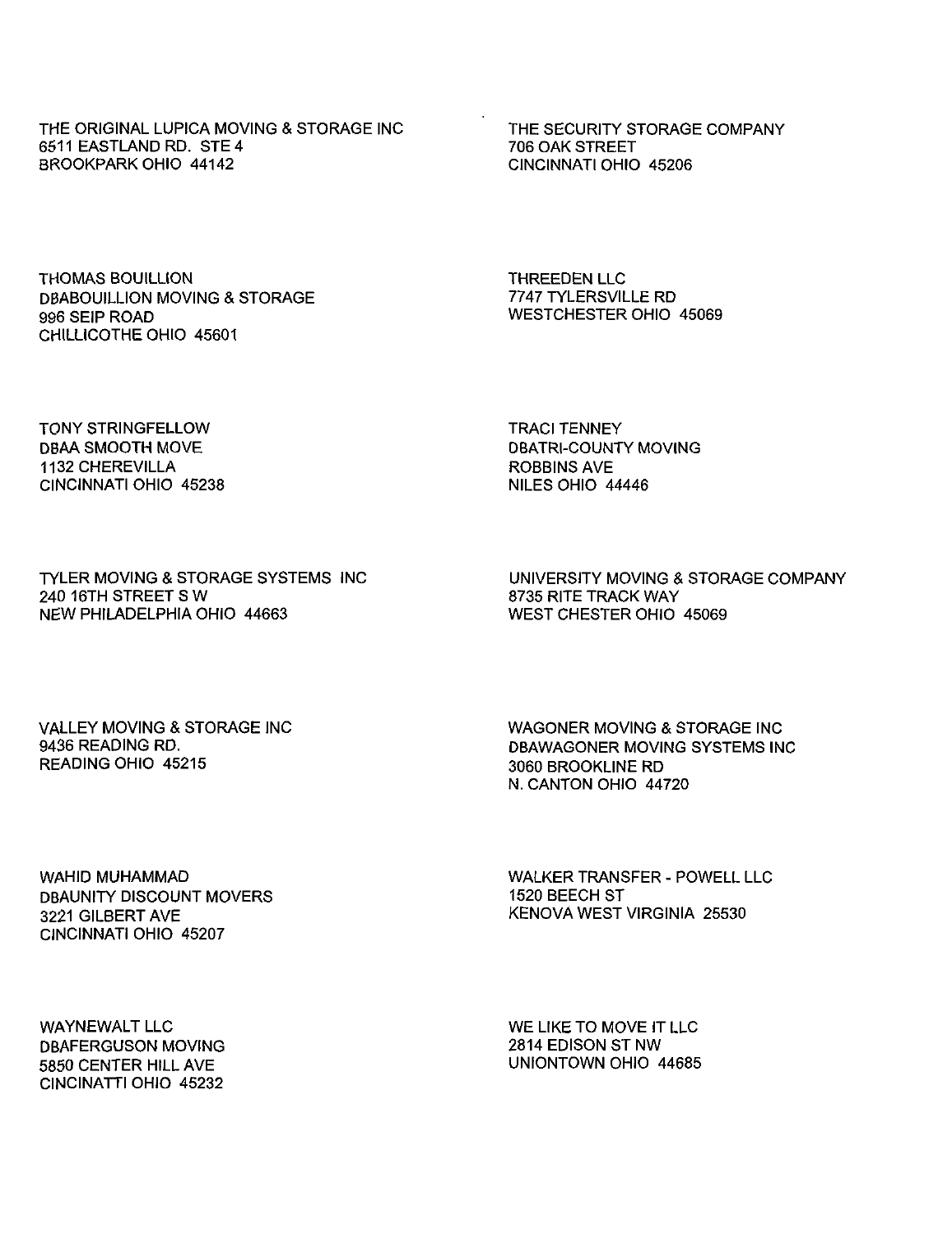WE LIKE TO MOVE IT LLC 2814 EDISON ST NW UNIONTOWN OHIO 44685 WEIL THOMAN MOVING & STORAGE CO 5151 FISHER AVE ST BERNARD OHIO 45217

WEISS MOVERS INC 4346 CRANWOOD PARKWAY CLEVELAND OHIO 44128

WELESKI TRANSFER OF CLEVELAND INC 4550 TIEDEMAN ROAD STE 2 BROOKLYN OHIO 44144

WHITE TIGER GROUP LLC DBANEXT level MOVE PO BOX 451 KINGS MILLS OHIO 45034

WOLESLAGEL MOVING CO INC 326 SULLIVAN RD FREMONT OHIO 43420

WORLD CLASS LOGISTICS LLC 9389 GETTYSBURG DR TWINSBURG OHIO 44087

 $\cdot$ 

YAMATO TRANSPORT USA INC 147-57 FARMERS BLVD JAMAICA NEW YORK 11434